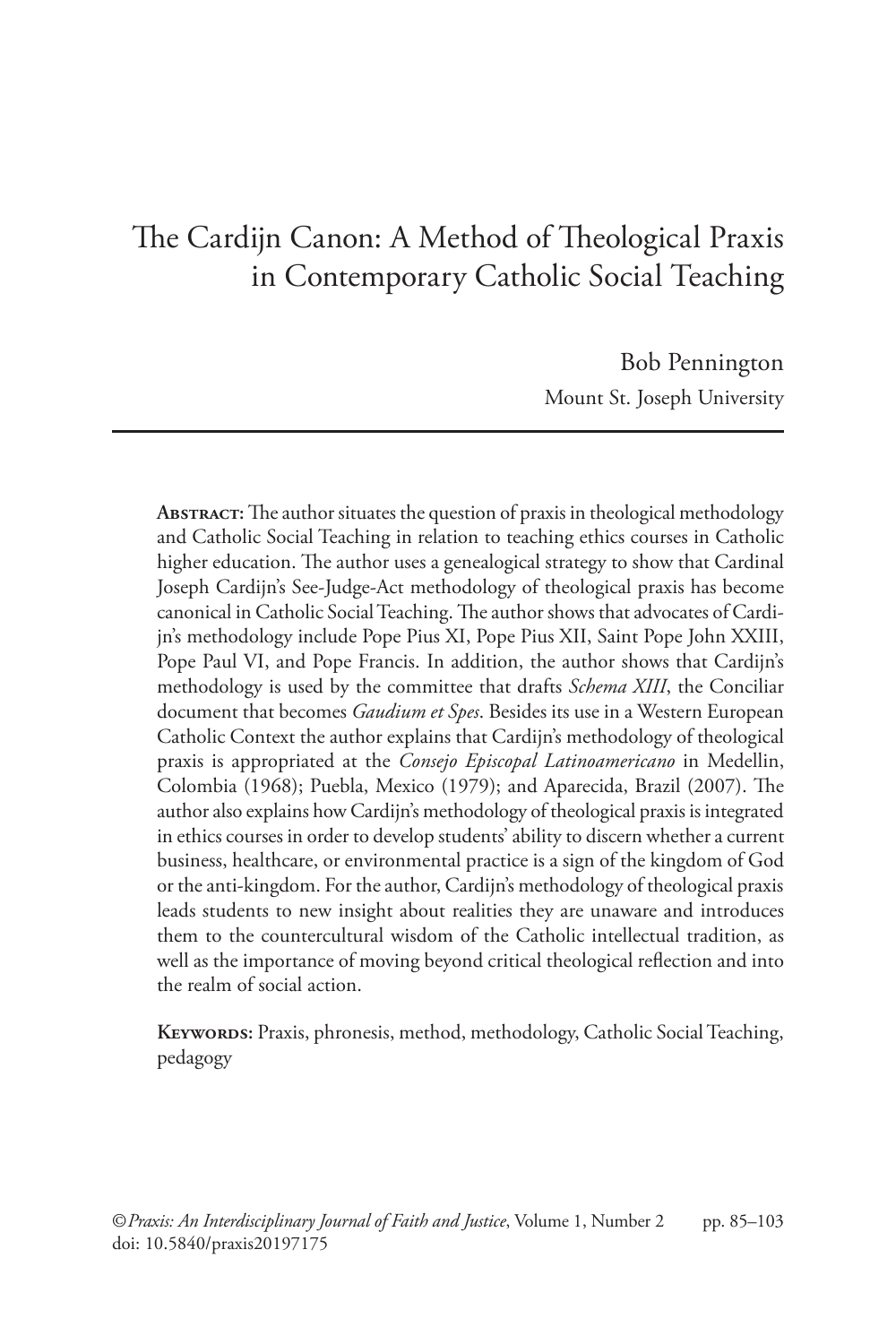$\prod_{n \text{t a}}$ s it plausible to claim that Cardinal Joseph Cardijn's See-Judge-Act method of theological praxis has become "canonical" in twentiethcentury Catholic Social Teaching?1 To respond to this question I present a historical narrative that explains why Cardijn's method indeed ought to be considered canonical in twentieth-century Catholic Social Teaching.

To contextualize my claim, I present a primer on praxis followed by a brief overview of the early life of Joseph Cardijn. To provide evidence to support my claim I show that Cardijn's method was first blessed by Pope Pius XI and then publicly promoted by Pope Pius XII. To add depth to the evidence, I explain that Pope John XXIII confirmed his predecessors actions in a more "canonical" way when he appealed to Cardijn's method in *Mater et magistra*. I also show that Cardijn's method was used to construct "Schema XIII," the document that became *Gaudium et Spes*, the Pastoral Constitution of Vatican Council II. Furthermore, I show that Pope Paul VI also appealed to Cardijn's method in *Octogesima Adveniens and Populorum Progressio*. I then move beyond Rome to show that Latin American bishops appropriated Cardijn's method at meetings in 1968 at Medellin, Colombia; in 1979 at Puebla, Mexico; and in 2007 at Aparecida, Brazil. To bring my discussion back from Latin America to Rome, I briefly explain how Pope Francis reinterprets Cardijn's method in various public platforms, including in his landmark encyclical *Laudato Si*.<sup>2</sup> To conclude, I offer insight into a related question: other than provoke scholarly discussion of whether or not Cardijn's method has become "canonical" in twentieth-century Catholic Social Teaching, what does this discourse do for the Catholic Church today? My response is a brief explanation of how I draw from Cardijn's See-Judge-Act method of theological praxis for pedagogical purposes, specifically in courses such as Environmental Ethics, Business Ethics, Christian Ethics and HealthCare Ethics at Mount St. Joseph University. First, however, let us engage a primer on how praxis is defined and used in this essay.

<sup>&</sup>lt;sup>1</sup>Praxis is not simply the practical application of a theory. To describe it in a more robust way one could say praxis is an integral practice that aims to transform sociopolitical structures through practical action that is supported by critical theoretical reflection. For more, see what is considered to be one of the most authoritative modern texts on philosophical praxis: Richard Bernstein, *Praxis and Action: Contemporary Philosophies of Human Activity* (Philadelphia: University of Pennsylvania Press, 1971). For more on praxis in regard to pedagogy see Paulo Freire, *Pedagogy of the Oppressed, 30th Anniversary Edition* (New York: Bloomsbury Academic, 2000).

<sup>2</sup> Pope Francis repackaged Cardijn's method at World Youth Day 2016 in Krakow, Poland. For more see http://cardijnresearch.blogspot.com/2016/08/look-decide-act-withmary-and-pope.html.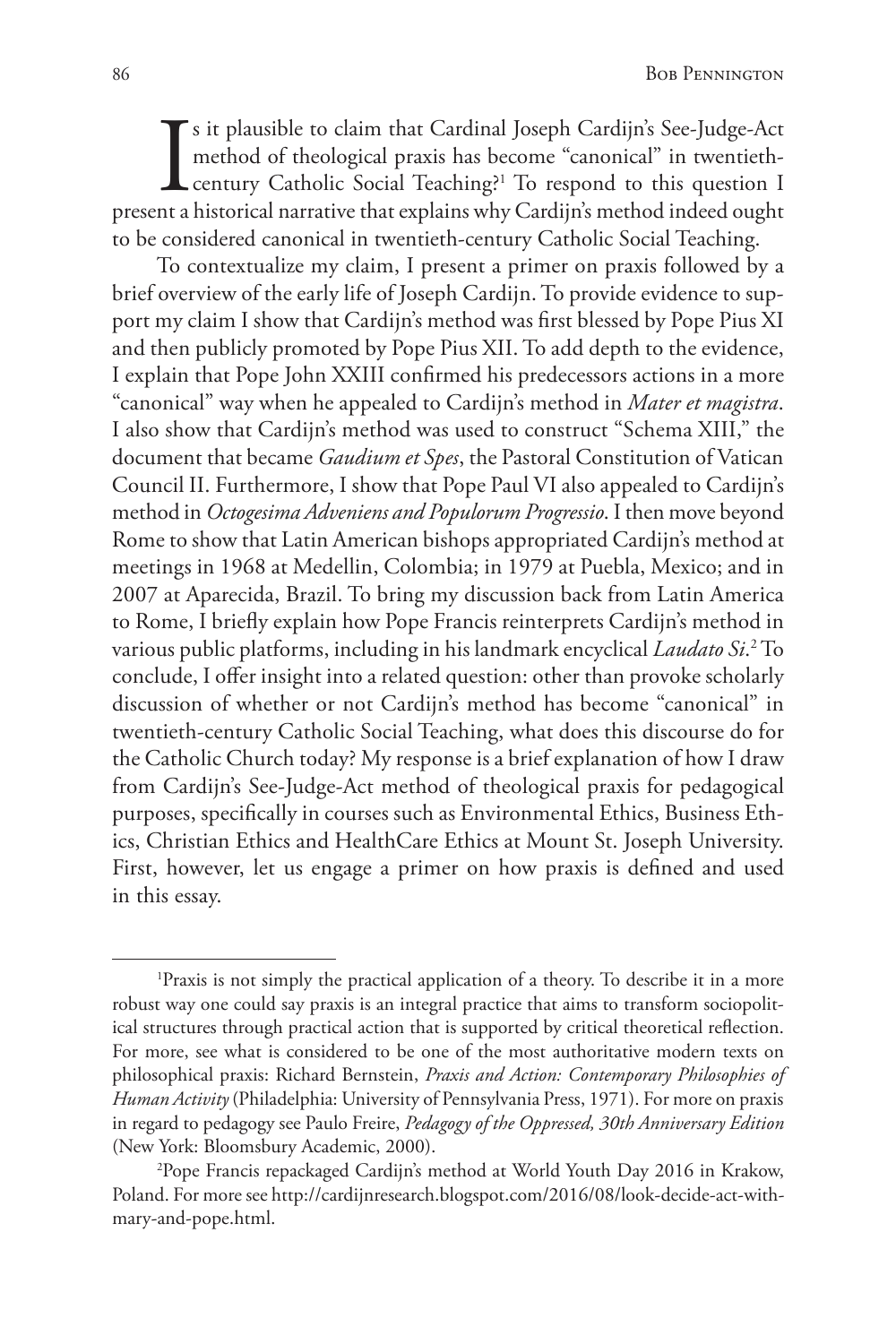# A Primer on Praxis

United States philosopher Richard Bernstein explains "The Greek term '*praxis*' has an ordinary meaning that roughly corresponds to the way that we now commonly speak of 'action' or 'doing,' and which is frequently translated into English as 'practice.'"3 However, Bernstein adds the qualification that Aristotle primarily used praxis "to signify the sciences and arts that deal with the activities characteristic of man's ethical and political life."4

In modern times, German philosopher Karl Marx retrieved Aristotelian praxis with vigor. Bernstein explains that "praxis is the central concept in Marx's outlook," and "it is the basis for comprehending what Marx meant by 'revolutionary practice.'"5 Because he understood praxis as revolutionary practice or action, Marx believed the primary task of philosophy was not only to interpret the world, but, rather, "to change the world."6 In other words, Marx, like Aristotle, was critical of a Platonic approach (and, in Marx's context, a Hegelian approach) where "truth was not discovered through investigation of the sensate material world," but, rather, through *theoria*, "the rationalist intuition of abstract intellectual ideas, usually translated in English as 'forms.'"7 For Marx, *theoria* was "nothing but the articulation of the rationality ingredient in praxis."8

The key takeaway is that "Marx does not begin," as does a Platonic methodology, "with a vision or norm of what ought to be, and then proceed to criticize what is, in light of this norm."9 Contra Platonic and Hegelian methods, Marx's praxis based approach, like that of Aristotle, first seeks a practical-critical understanding of the civic or political reality, which carries "important metaphysical and epistemological implications" in regard to overcoming "the dichotomy of the "is" and the "ought."10

Ultimately, because Marx theorized human "self-development" as "a process" that is "the result of humanity's own work," he was able to show that what humans produce are not accidental by-products; they are the objectification and

<sup>3</sup> Bernstein, *Praxis*, xiii.

<sup>4</sup> Bernstein, *Praxis*, xiii.

<sup>5</sup> Bernstein, *Praxis*, 13.

<sup>6</sup> Bernstein, *Praxis*, 33–34.

<sup>7</sup> Joe Holland, "Introduction," in *The Pastoral Circle Revisited: A Critical Quest for Truth and Transformation*, ed. Frans Wijsen, Peter Henriot, and Rodrigo Mejia (Maryknoll: Orbis, 2005), 10.

<sup>8</sup> Bernstein, *Praxis*, 34. Ignacio Ellacuria, SJ, similarly claims that *theoria* is simpy the ideological moment of praxis.

<sup>9</sup> Bernstein, *Praxis*, 71.

<sup>10</sup>Bernstein, *Praxis*, 71–2.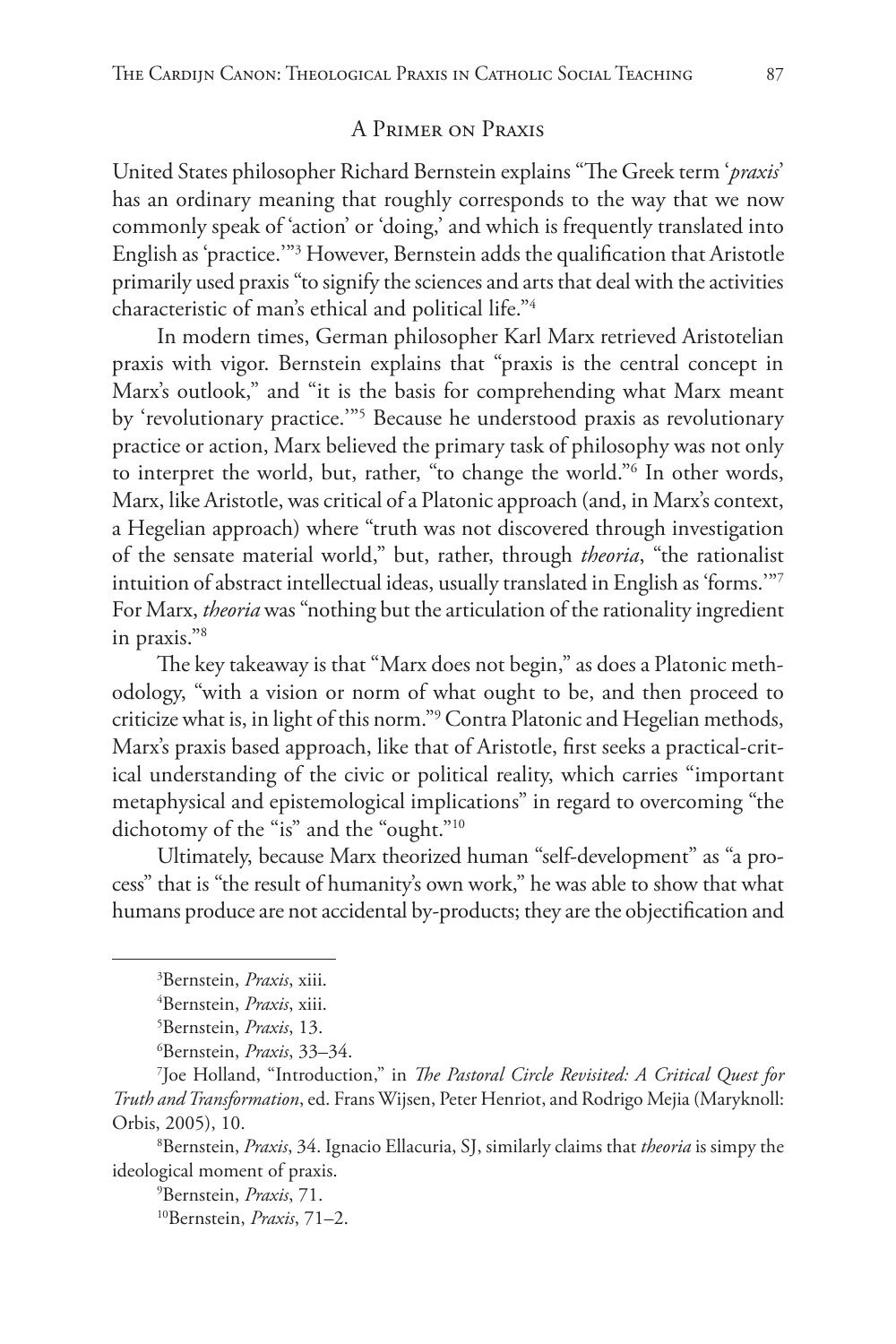the concrete expression of what the human is.<sup>11</sup> What is crucial about Marx's insight is that it shows "the very nature or character of a human is determined by what one does or one's praxis, and one's products are concrete embodiments of this activity."12 Marx's position on praxis became integral to later developments in various types of theological methodology, particularly in Latin American liberation theology.13 But, instead of jumping from Marx to Latin American Liberation Theology, as many scholars tend to do, let us first turn to Cardinal Joseph Cardijn, a forerunner in the development of modern methods of theological praxis.

Rev. Joseph Cardijn did not want to limit theology to *theoria* because he believed it detached religious faith from its political context, specifically the economic and cultural context shaped by the industrial revolution and laissez-faire capitalism. Rather, Cardijn's goal was to teach lay people how to reflect theologically on political, economic, and cultural realities in order to help them engage in practices or actions that would transform unjust realities judged as an affront to Christian vision of the Kingdom of God. To achieve this goal, Rev. Cardijn (later Cardinal) pioneered the See-Judge-Act method.

<sup>13</sup>Clodovis and Leonardo Boff, *Introducing Liberation Theology* (Maryknoll: Orbis, 1987), 5–24. The Boff brothers provide a thick description of the theological methodology associated with liberation theology. They write that the first step of an adequate methodology of theological praxis begins with dialogical action wherein the oppressed come together to discuss their situation and the causes of their oppression. In the second step the community reflects theologically on the situation of oppression. Here, the community judges realities experienced by their neighbor, especially the poor, in light of the life, deeds, and death of Christ, who makes the poor a focus of his praxis. The third step is where action takes place with the aim of liberation from an oppressive situation. The Boff brothers explain that this three-step method can be described differently according to context, however, Cardijn's See-Judge-Act method is explicitly mentioned as the 'pastoral method.' In another key passage the authors reassert that what is absolutely crucial is the pre-theological first step where personal contact is made with an oppressive reality. And, the second step is where an axial faith is used as *theoria* that seeks to transform history through critique and action inspired by the Gospel itself. What this means is that theology is a second act (*actus secudus*) where the articles of faith operative in the second generality, function as a hermeneutic that is able to theologize raw material in the first generality. For example, a method theological praxis ought to utilize scripture as the "*norma normans*" (norm of norms) and the "*norma normata*" (norming norm), to create an interpreting interpretation (*norma normans ut normata*), that judges situations according to the Spirit of Christ. Boff's most powerful claim, is, therefore, that the *norma normans ut normata* of theological hermeneutic reasoning (second generality) must become embodied in concrete life (third generality) where hermeneutics flowers into ethics.

<sup>11</sup>Bernstein, *Praxis*, 39–40.

<sup>12</sup>Bernstein, *Praxis*, 44.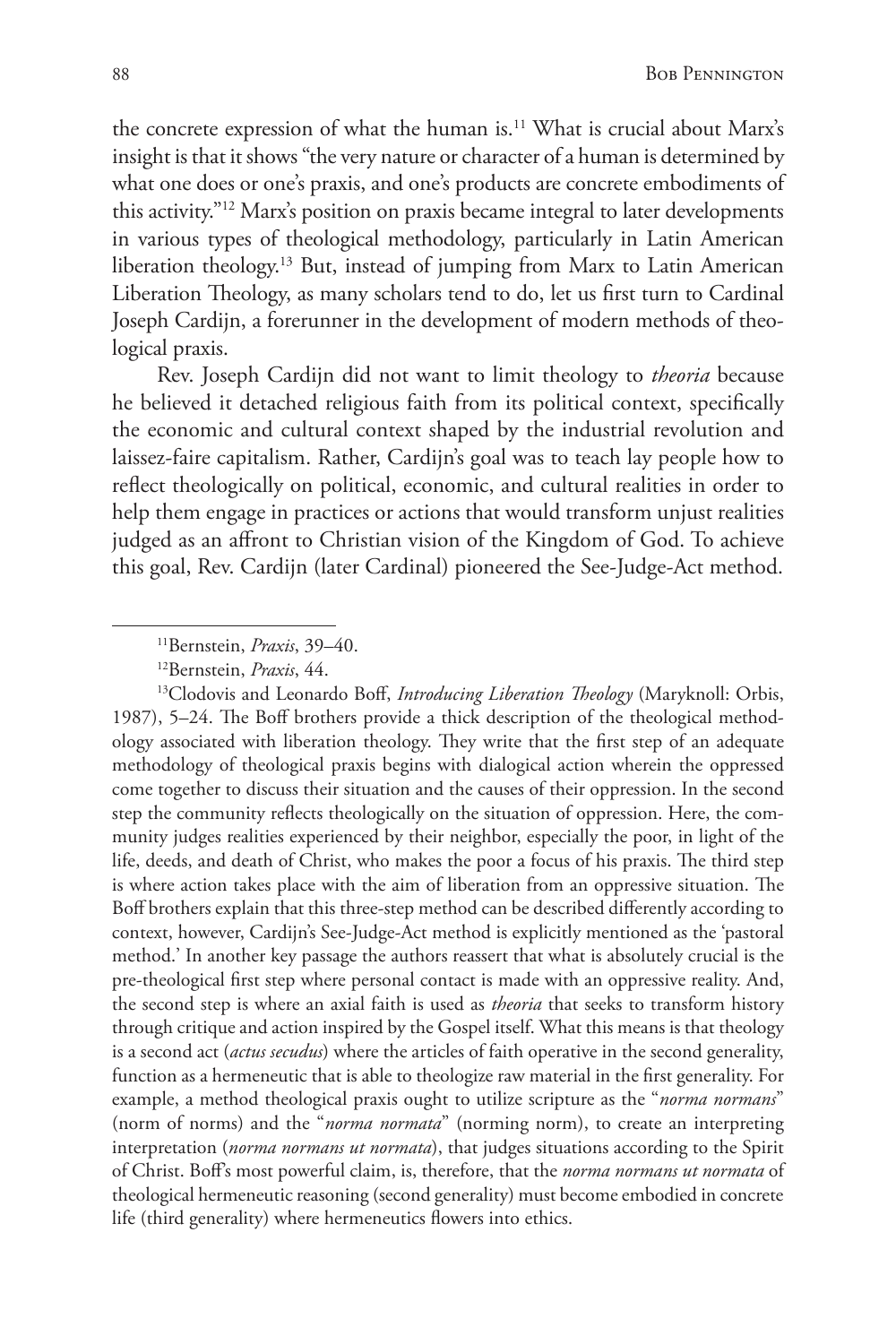It is important to note that some scholars argue that Cardijn's See-Judge-Act method reflects Aristotle's description of *phronesis*. Philosopher David Lutz claims that while Cardijn indeed deserves credit for his development of the See-Judge-Act method, he did not create it *ex nihilo*. 14 Rather, Lutz explains the method reflects a development within the Catholic intellectual tradition, with roots in pre-Christian, Greek philosophy. For example, in *Nicomachean Ethics*, Aristotle describes *phronesis* as an intellectual virtue "concerned with practice; so that it needs knowledge both of general truths and of particular facts, but more especially the latter."15 Philosopher Richard Kearney describes Aristotelian *phronesis* as "a form of practical wisdom capable of respecting the singularity of situations as well as the nascent universality of values aimed at by human actions."16 And, philosopher Alasdair MacIntyre sums up Aristotle's view of *phronesis*, or practical reasoning, as that which guides a person in "the right action to do in each particular time and place," which is "what ethics is all about."17

In addition to those who argue that Cardijn retrieved Aristotelian *phronesis* to construct his See-Judge-Act method, others argue it more likely reflects Thomas Aquinas's description of prudence. St. Thomas Aquinas's account of the virtues, which is both Aristotelian and Christian, adds an analysis of *phronesis*, or *prudentia* in Latin, that is more systematic and detailed than Aristotle's. For example, Aquinas explains that while the moral virtues determine the ends at which we should aim, "it belongs to prudence rightly to counsel [*consiliari*], judge [*iudicare*], and command [*praecipere*] concerning the means of obtaining a due end."18 Aquinas sometimes calls these three steps "acts of the practical reason": "Prudence consists in acts of the practical reason, viz. 'counsel,' 'judgment' about what has been counseled, and 'command.'"19 At other times, however, Aquinas explains that taking counsel "belongs to discovery."

 $14$ I am indebted to Dr. David Lutz for his masterful insight on the connections between Cardijn's See-Judge-Act method and Thomas Aquinas's description of the virtue of prudence. Most of what follows on this connection was discussed by Dr. Lutz at the "Lay Movements as Structures of Grace: The Legacy of Cardijn, the See-Judge-Act Method, and Catholic Action in the Americas," Conference at Mount St. Joseph University, Cincinnati, Ohio, 2018.

<sup>&</sup>lt;sup>15</sup>Aristotle, *Nicomachean Ethics*, (New York: Barnes & Noble, 2004), 1141b.

<sup>16</sup>Richard Kearney, *On Stories* (London: Routledge, 2002), 143.

<sup>17</sup>Alasdair MacIntyre, *After Virtue* (Notre Dame: Notre Dame Press, 2010), 154–162.

<sup>18</sup>Thomas Aquinas, *Summa Theologiae*, trans. Fathers of the English Dominican Province, 2nd and rev. ed. (London: Burns, Oates & Washbourne, 1920), IIa IIae, q. 47, a. 10.

<sup>19</sup>Aquinas, *Summa Theologiae*, IIa IIae, q. 53, a. 4.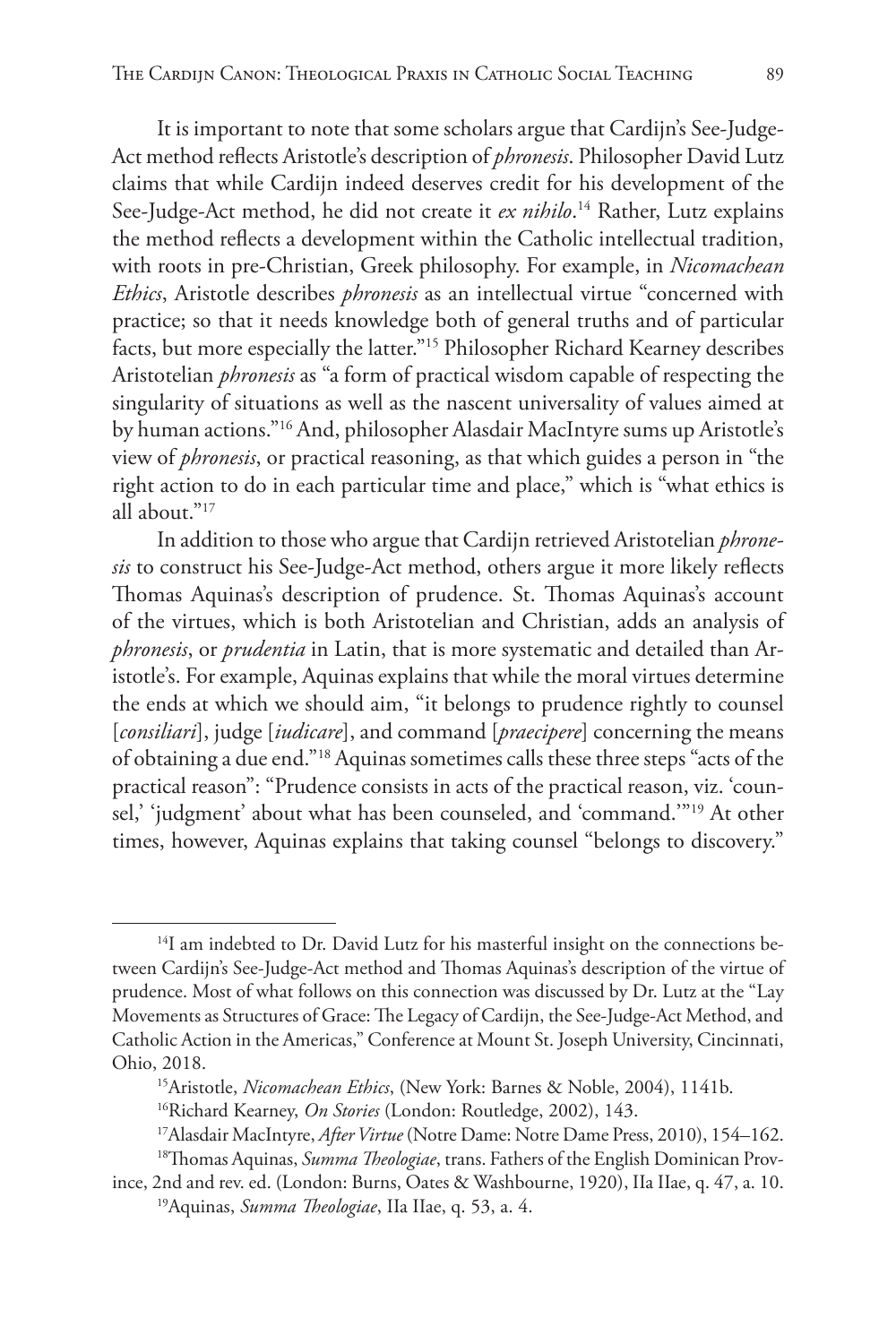The second act is "to judge of what one has discovered." Finally, commanding "consists in applying to action the things counselled and judged."20

In addition to this insight from Aquinas himself, several authors agree that the See-Judge-Act method is rooted in Thomistic philosophy. John N. Kotre refers to "Observe-Judge-Act" as "a formula straight from Aquinas."<sup>21</sup> According to Edward L. Cleary, "The methodology of see-judge-act (even if it owed something to Marxist praxis) came from Thomas Aquinas's teaching on prudence."22 Terrance G. Kardong, OSB tells us: "Besides echoing *sapiential* pragmatism, insistence on concrete action is typical of ancient monasticism, which was much more a lifestyle than a theory. This kind of thinking lies behind Thomas Aquinas's teaching on the parts of prudence: observe, judge, act, a triad that was the heart of Jocist theory in the years after World War II."23 According to L. Ian MacDonald, "The work of the lay Catholic activists was inspired by the motto of Thomas Aquinas, *Voir, Juger, Agir* (Observe, Judge, Act)."<sup>24</sup> Tércio Bretanha Junker writes, "The "see-judge-act" method . . . has its incipient development in Thomas Aquinas (*Summa Theologica, Treatise on Prudence and Justice*, IIa IIae q. 47 a. 8)."25 Bernard V. Brady cites a paragraph about Cardijn's method in John XXIII's encyclical *Mater et Magistra*: "First, one reviews the concrete situation; secondly, one forms a judgment on it in the light of these same principles; thirdly, one decides what in the circumstances can and should be done to implement these principles. These are the three stages that are usually expressed in the three terms: look, judge, act [*aspicere*, *iudicare*, *agere*]."26 Brady then comments, "John XXIII is summarizing the characteristics of the virtue of prudence as explained by Thomas Aquinas."27 In *Laymen, Vatican II's Decree on the Apostolate of the Laity: Text and commentary*, Dominican writer Francis Wendell OP explains, "The See, Judge, Act method, conceived by Thomas Aquinas, activated by Cardinal Cardijn, and canonized by Pope

<sup>20</sup>Aquinas, *Summa Theologiae*, IIa IIae, q. 47, a. 8.

<sup>21</sup>John N. Kotre, *Simple Gifts: The Lives of Pat and Patty Crowley* (Kansas City: Andrew and McMeel, 1979), 39.

<sup>22</sup>Edward L. Cleary, *Crisis and Change: The Church in Latin America Today*, 2nd ed. (Maryknoll, New York: Orbis Books, 1985), 4.

<sup>23</sup>Terrence G. Kardong, *Benedict's Rule: A Translation and Commentary* (Collegeville, MN: Liturgical Press, 1996), 7.

<sup>24</sup>L. Ian MacDonald, *From Bourassa to Bourassa: Wilderness to Restoration*, 2nd ed. (Montreal & Kingston: McGill-Queen's University Press, 2002), 86.

<sup>25</sup>Tércio Bretanha Junker, *Prophetic Liturgy: Toward a Transforming Christian Praxis*  (Eugene, OR: Wipf & Stock, 2014), 20.

<sup>26</sup>John XXIII, Encyclical Letter *Mater et Magistra*, 15 May 1961, 236. http://w2.vatican. va/content/john-xxiii/en/encyclicals/documents/hf\_j-xxiii\_enc\_15051961\_mater.html.

<sup>27</sup>Bernard V. Brady, *Essential Catholic Social Thought* (Maryknoll, NY: Orbis, 2008), 37.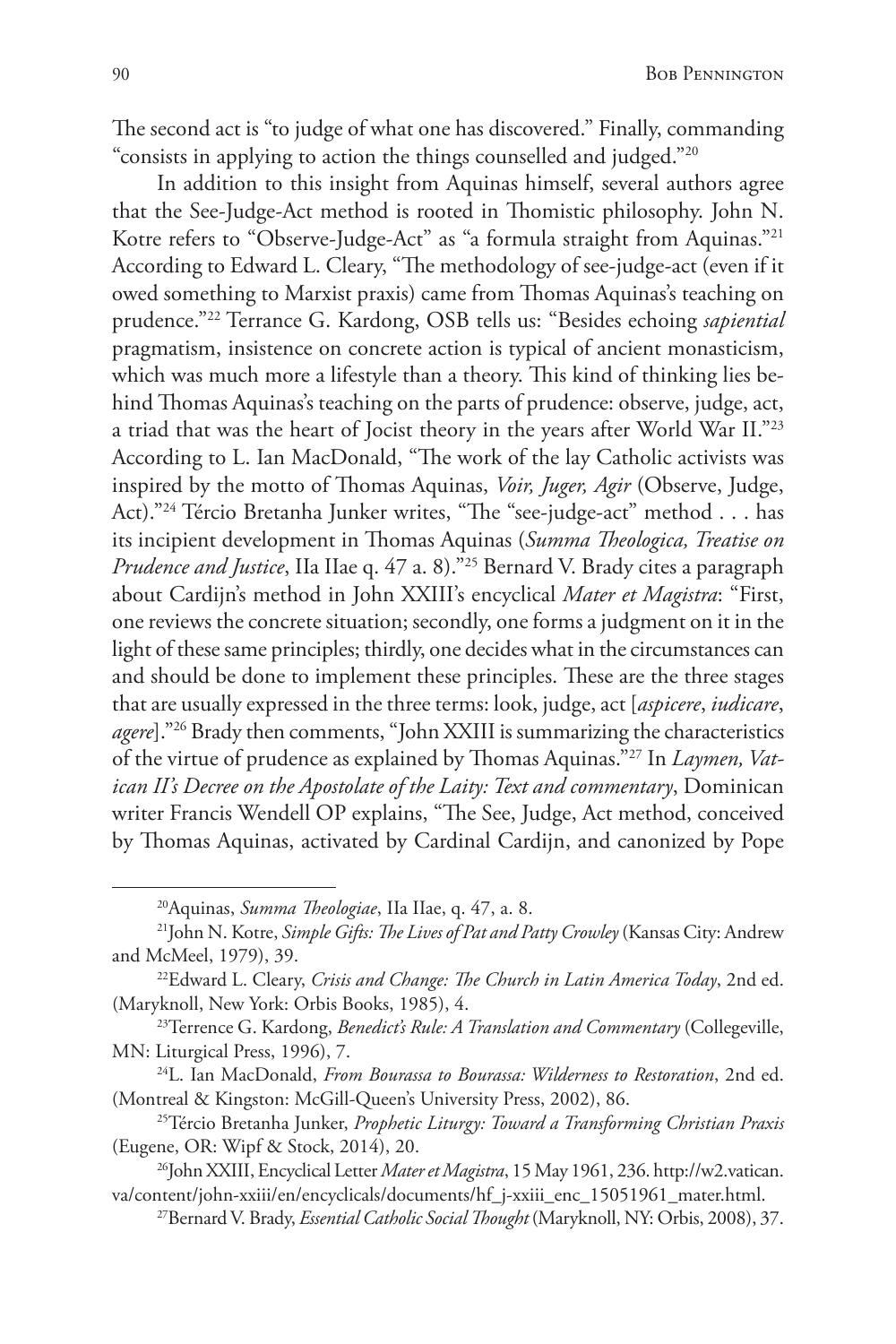John XXIII, is indeed a continuing process and a discovery that is invaluable to the layman. It keeps the person with his feet in the order of reality and his head and heart in the realm of faith."28 And, Thomas J. Bushlack concurs: "Aquinas defines prudence as "right reason in action" (*Summa theologiae* II-II 47.2). A simple way to summarize the stages of prudence is provided by the phrase "see, judge, act."29 Whether or not Cardijn explicitly draws from the well of Aquinas is unknown, but the similarity does indeed make the argument plausible. To learn more let us move into a discussion of Joseph Cardijn.

#### JOSEPH CARDIJN AND THE SEE-JUDGE-ACT METHOD

Born to a Catholic working class family, November 13, 1882, in Schaerbeek, a suburb of Brussels, Belgium, Léon Joseph Cardijn matured in a time defined by the democratic revolution in France, laissez-faire capitalism, and the industrial revolution. Cardijn's youth was also the time of *Rerum Novarum.*<sup>30</sup> Inspired by these social, political, economic, and religious movements, as well as his contact with young factory workers, Cardijn realized his vocation was to become a priest.

When Cardijn entered the major seminary he became "absorbed" in the works of controversial nineteenth-century French "social Catholics" such as Frédéric Ozanam (founder of the St. Vincent de Paul Society), Alphonse Gratry and Léon Ollé-Laprune.31 At the seminary Cardijn also learned of *Le Sillon*,

31Stefan Gigacz, *The Leaven in the Council: Joseph Cardijn and the Jocist Network at Vatican II*, Ph.D. diss., University of Divinity, Melbourne, Australia. Obtained in private email exchange with author in 2017.

<sup>28</sup>Peter Foote, *Laymen, Vatican II's Decree on the Apostolate of the Laity: Text and Commentary* (Chicago: Catholic Action Federations, 1966), 61; cited from Mary Irene Zotti's *A Time of Awakening: The Young Christian Worker Story in the United States, 1938 to 1970* (Chicago: Loyola University Press, 1991), 263. In addition to Wendell, Kristien Justaert notes the root of Cardijn's method is Thomistic. For more see, Kristien Justaert, "Cartographies of Experience: Rethinking the Method of Liberation Theology," *Horizons* 42, no. 2 (December 2015), 249.

<sup>29</sup>Thomas J. Bushlack, *Politics for a Pilgrim Church: A Thomistic Theory of Civic Virtue*  (Grand Rapids, MI: Eerdmans, 2015), 114.

<sup>30</sup>Pope Leo XIII issues *Rerum Novarum* in 1891. The Latin title, meaning "new things," refers to the Industrial Revolution. Rooted in the classical Catholic-Aristotelian understanding of politics in service of the common good, the document teaches that there are "correlative rights and duties of both capital and labor" and that "workers' unions" are legitimate. *Rerum Novarum* is ultimately acknowledged as the foundation of modern Catholic Social Teaching as well as the cornerstone of a papal policy that is adopted by Leo's successors, who issue encyclicals on its fortieth, seventieth, eightieth, and one-hundredth anniversaries For more see Joe Holland, *Modern Catholic Social Teaching: The Popes Confront the Industrial Age* (New York: Paulist Press, 2003), 144.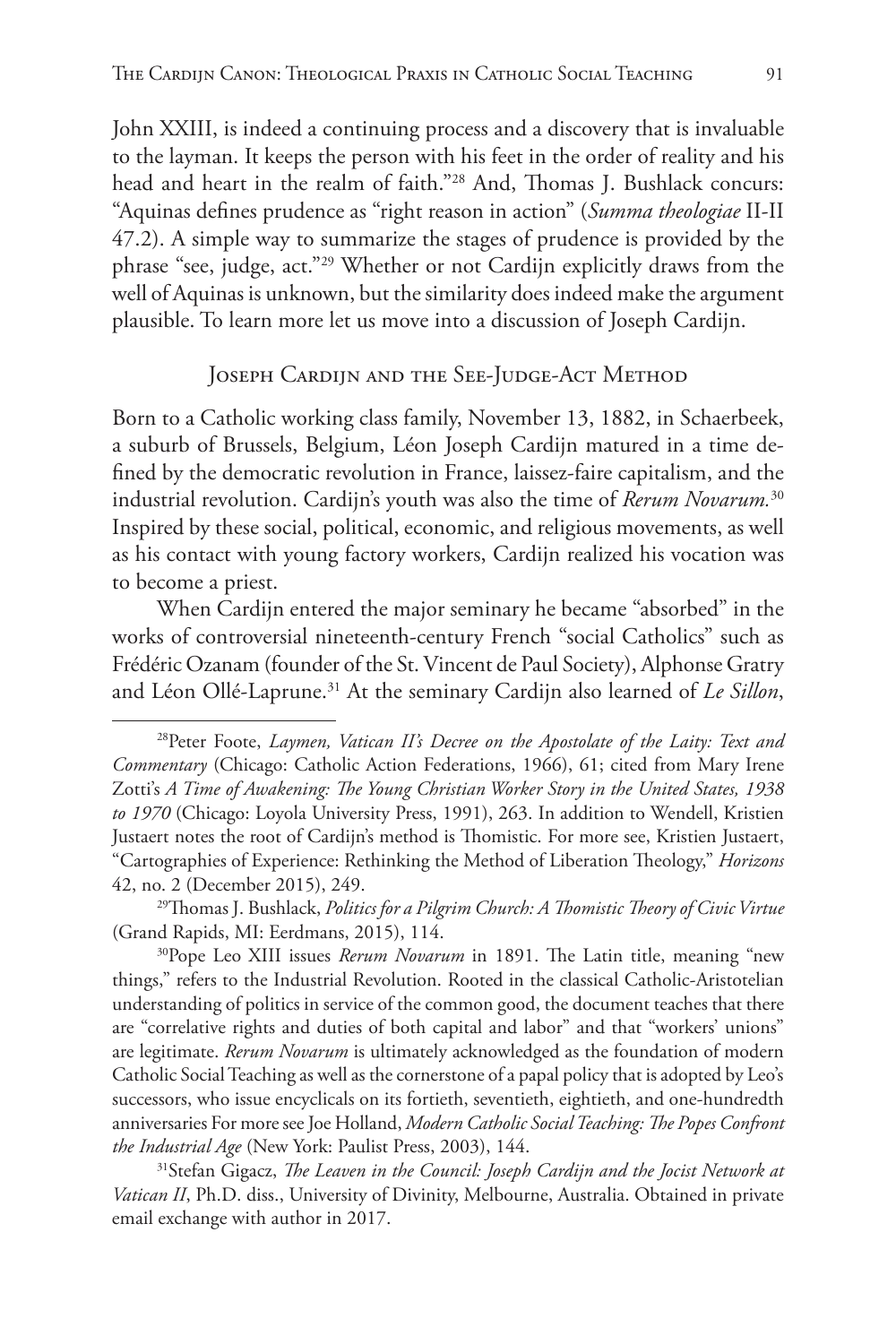the lay democratic movement and magazine founded by Marc Sagnier.<sup>32</sup> What is key to note is that Olle-Laprune, and, his most famous student, Maurice Blondel, and Blondel's student, Sagnier, were concerned with a certain philosophical methodology that was based on practical reason, the examination of action, and real life. Such was the methodological perspective favored by the young Cardijn.

After his ordination Cardijn took what he learned at seminary and initiated a specialized Catholic Action Movement named *Jeunesse Ouvriere Chretienn* (Young Christian Workers) in Brussels.33 At meetings of these young Christian workers, Cardijn integrated the See-Judge-Act method of theological praxis that he perfected while imprisoned by the Germans during World War I. Later in his life Cardijn explained the logic of his method: "life must be one of the essential bases of a sound theology, it is . . . a methodological base without which we would only be making artificial gestures, aiding and abetting the divorce . . . between religion and the world."34 Cardijn suggests this type of methodological realism, rooted in everyday life, helps laity be "formed first of all by the discovery of facts, followed by a Christian judgment, resulting in the actions they plan, the plans they carry into effect, the responsibilities they shoulder."35 But, why is such a methodological perspective identified as praxis?

## Cardiin's Method from Rome to Latin America and Back Again?

After decades of ministerial success with his Catholic Action Movement, Cardijn was invited to the Vatican to meet with Pope Pius XI.<sup>36</sup> After their meeting in March of 1925 Pius XI blessed "the aim, method, and organization of the J.O.C."37 Cardijn later wrote that Pius approved the movement because he recognized "the church must be rooted in the realities of life."38 But, how is this blessing of Cardijn's method received?

Stefan Gigacz's research shows that the first public papal reference to the See-Judge-Act method was by Pope Pius XII in his address to the International YCW Pilgrimage to Rome on August 25, 1957. Gigacz translates the key statement from Pius XII:

<sup>&</sup>lt;sup>32</sup>Gigacz, *The Leaven in the Council.*<br><sup>33</sup>Eugene Langdale, "Introduction," in *Challenge to Action: Addresses of Monsignor Joseph Cardijn* (Chicago: Fides, 1955), 7–12.

<sup>34</sup>Joseph Cardijn, *Laymen into Action*, trans. Anne Heggie (London: Geoffrey Chapman LTD, 1964), 148–149. 35Cardijn, *Laymen*, 150.

<sup>36</sup>Langdale, "Introduction," 7–12.

<sup>37</sup>Cardijn, *Laymen*, 35.

<sup>38</sup>Cardijn, *Laymen*, 35.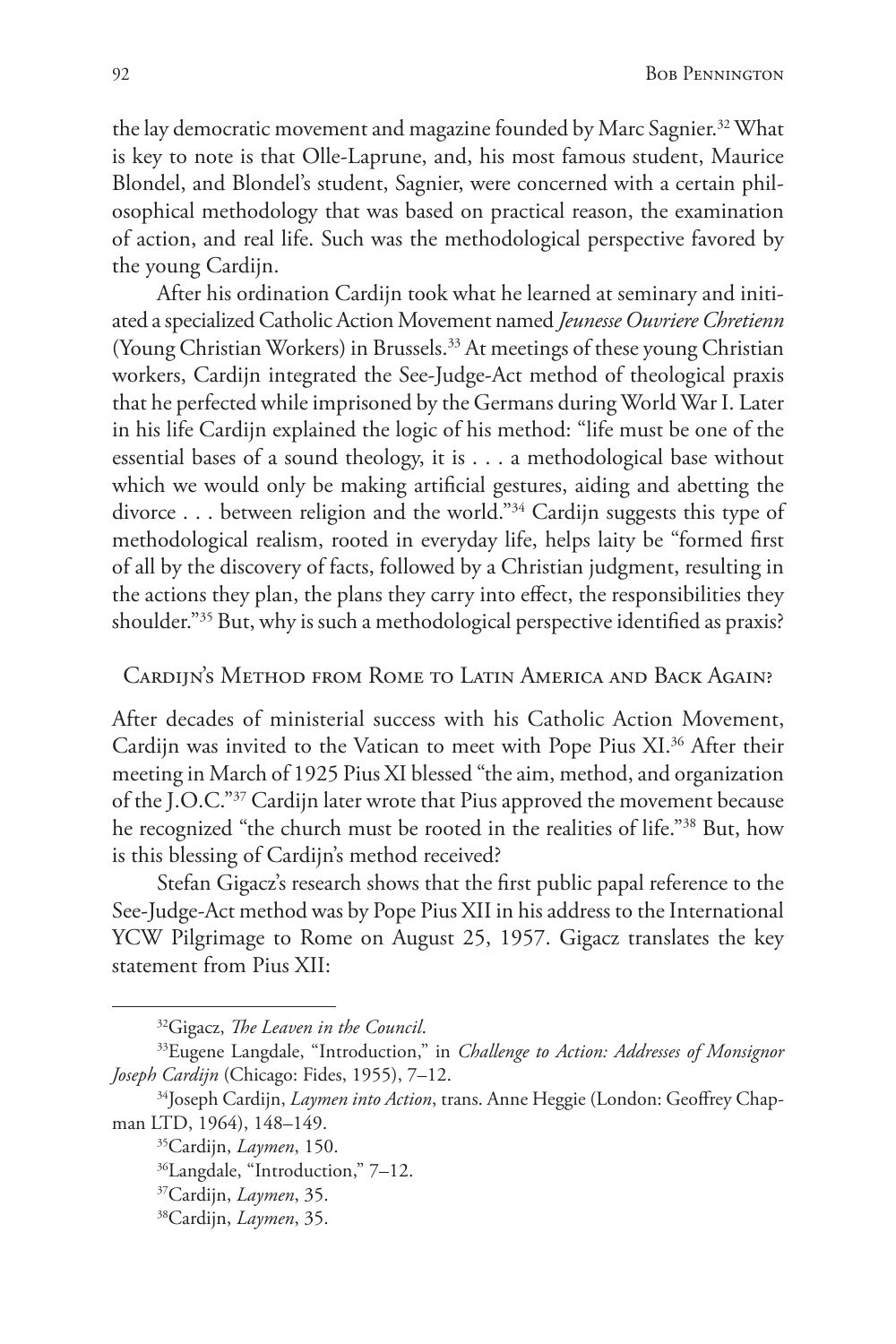You want to live a profound, authentic, Christian life, not just in the secret of your consciences, but also openly, in your families, in your neighborhood, in the factory, in the workshop, in the office, and also to show your sincere and total belonging to Christ and the Church. Your solid organization, your method summed up in the well known formula: "See, judge, act," your interventions on the local, regional, national and international levels, enables you to contribute to the extension of the Reign of God in modern society and to enable the teachings of Christianity to penetrate with all their vigor and originality.39

The next Pope, John XXIII, would not only confirm his predecessors blessing of Cardijn's method but would describe it in a more "canonical" way.

In 1961 Pope John XXIII issued the encyclical *Mater et Magistra.* It states: "Teachings in regard to social matters for the most part are put into effect in the following three stages: first, the actual situation is examined; then, the situation is evaluated carefully in relation to these teachings; then, only is it decided what can and should be done in order that the traditional norms may be adapted to circumstances of time and place. These three steps are at times expressed by the three words: observe, judge, act."40 What is crucial about John's confirmation of Cardijn's method is the statement that follows the words: observe, judge, act: "It is important for our young people to grasp this method and to practice it. Knowledge acquired in this way does not remain merely abstract, but is seen as something that must be translated into action."<sup>41</sup> In addition to John's "canonical" confirmation of the Cardijn's method, the Second Vatican Council provided an opportunity for the method to move further toward "canonical" status in Catholic Social Teaching.

*Schema XIII* was the working draft of what ultimately became *Gaudium et Spes: The Pastoral Constitution on the Church in the Modern World*. As Gigacz's research shows: "In October 1964, after much criticism of an earlier draft of the Schema, the Central Sub-Commission adopted the See-Judge-Act method to re-draft the final version."42 In fact, "The Commission instructed: To the maximum extent possible each (drafting) sub-commission should: start from the facts; bring a Christian judgment in the light of the Gospel and Catholic

<sup>39</sup>For more see http://cardijnresearch.blogspot.com/2014/10/see-judge-act-fromjohn-xxiii-to-pope.html.

<sup>40</sup>Pope John XXIII, *Mater et magistra*, No. 236. 41Pope John XXXI, *Mater et magistra*, No. 237.

 $42A$  copy of the original report of the Central Sub-Commission meetings that made the decision to use the See-Judge-Act method to write *Gaudium et Spes* is available at the Archives of the *Institut catholique de Paris*. And, it can be found at http://www.josephcardijn.com/1964-schema-xiii-adopts-see-judge-act. The original document "Vatican II, Schema XIII, *Réunion Sous Commission Centrale*, was constructed October 17–20, 1964.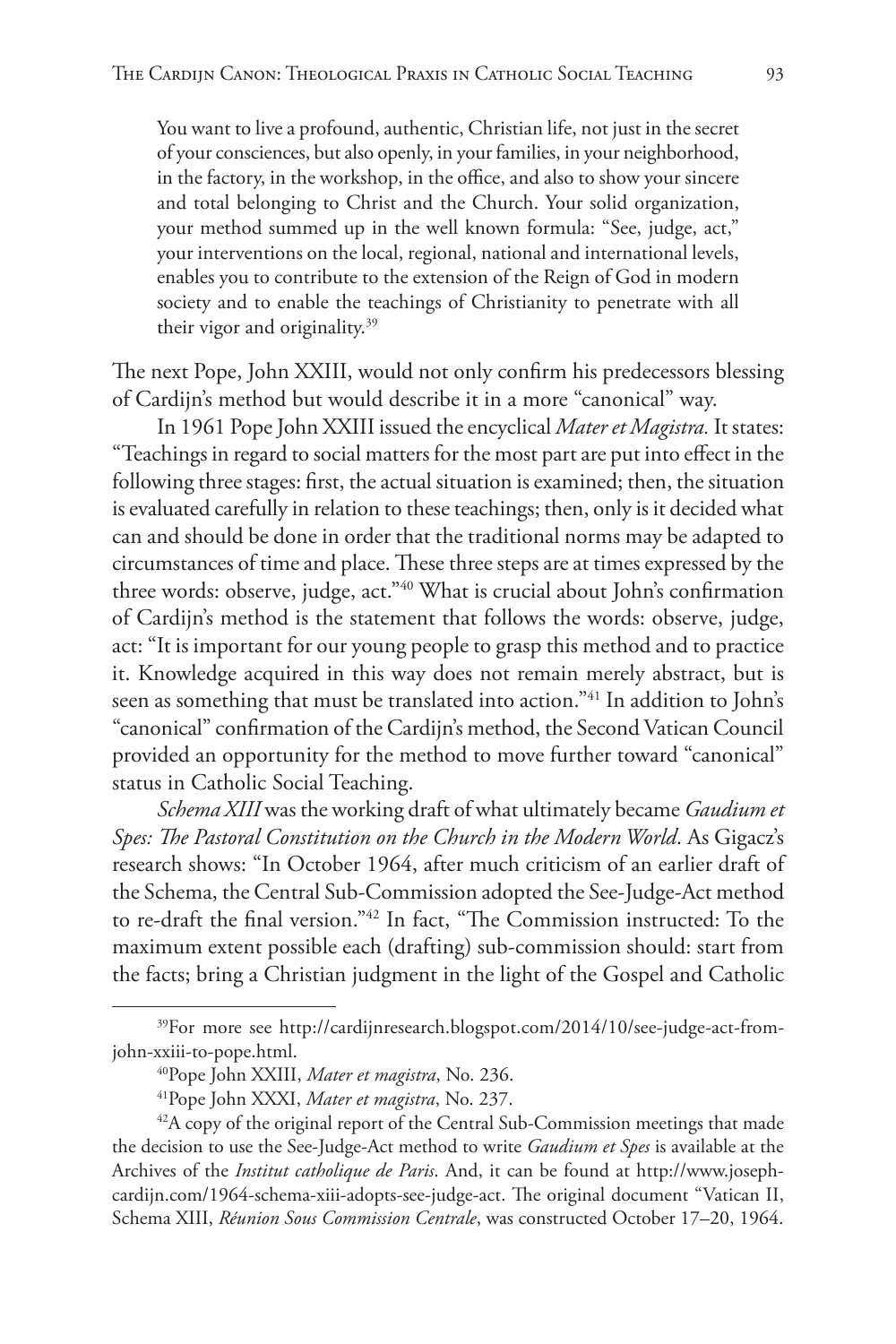tradition from the Fathers up to contemporary documents of the Magisterium; indicate concrete orientations for action."43 In other words, those in charge of drafting *Schema XIII* used Cardijn's See-Judge-Act method to construct the document that Pope Paul VI promulgated to conclude Vatican Council II in 1965.

And, as I mentioned earlier, Pope Paul VI appealed to Cardijn's method in both *Populorum Progressio* and *Octogesima Adveniens.* Fr. Allan Figueroa Deck suggests that the influence of Cardinal Joseph Cardijn on Pope Paul VI is undeniable.44 Deck also suggests that an examination of *Populorum Progressio* reveals that Pope Paul VI not only "put into practice" Cardijn's "observe, judge, act" method but "enthusiastically received it as a simple but powerful way to help those on the margins connect their faith with real life."45 In Paul's Apostolic Letter *Octogesima Adveniens* (1971) Cardijn's See-Judge-Act method is also apparent: "It is up to the Christian communities to analyze with objectivity the situation which is proper to their own country, to shed on it the light of the Gospel's unalterable words and to draw principles of reflection, norms of judgment and directives for action from the social teaching of the Church."<sup>46</sup>

Now, let us move on to learn how Cardijn's method of theological praxis was a source of inspiration to the Latin American bishops who constructed Catholic Social Teaching documents at meetings of the *Consejo Episcopal Latinoamericano* (CELAM) in Medellin, Colombia (1968); Puebla, Mexico (1979); and, Aparecida, Brazil (2007).

The Second General Conference of Latin American Bishops took place between August 24 and September 6, 1968, in Medellin, Colombia. The *Justice*, *Peace*, and *Poverty* documents produced at Medellin show that the Bishops drew inspiration from Cardijn's See-Judge-Act method of theological praxis. For example, each of the final documents were divided into three sections. Part I in each of the documents is titled either: Pertinent Facts, The Latin American Situation and Peace, or the Latin American Scene. Part II in each of the

<sup>43</sup>The original states, "*Méthodes de travail :1. L'organisation interne de chaque sous-commission et ses travaux relèvent de l'autorité de son Président,1. Dans toute la mesure du possible, chaque sous-commission devra : partir des faits ; porter un jugement chrétien, à la lumière de l'Evangile et de la tradition catholique, depuis les Pères jusqu'aux documents contemporains du magistère. indiquer des orientations concrètes d'action (aspect pastoral)*." For more see http:// www.josephcardijn.com/1964-schema-xiii-adopts-see-judge-act.

<sup>44</sup>Allan Figueroa Deck, S.J., "Commentary on *Populorum Progressio*," in *Modern Catholic Social Teaching*, ed. Kenneth R. Times, O.f.M (Washington D.C., Georgetown University Press, 2005), 297.

<sup>45</sup>Allan Figueroa Deck, S.J. "Commentary," 299.

<sup>46</sup>Pope Paul VI, *Octogesima Adveniens*, No. 4. http://w2.vatican.va/content/paul-vi/ en/apost\_letters/documents/hf\_p-vi\_apl\_19710514\_octogesima-adveniens.html.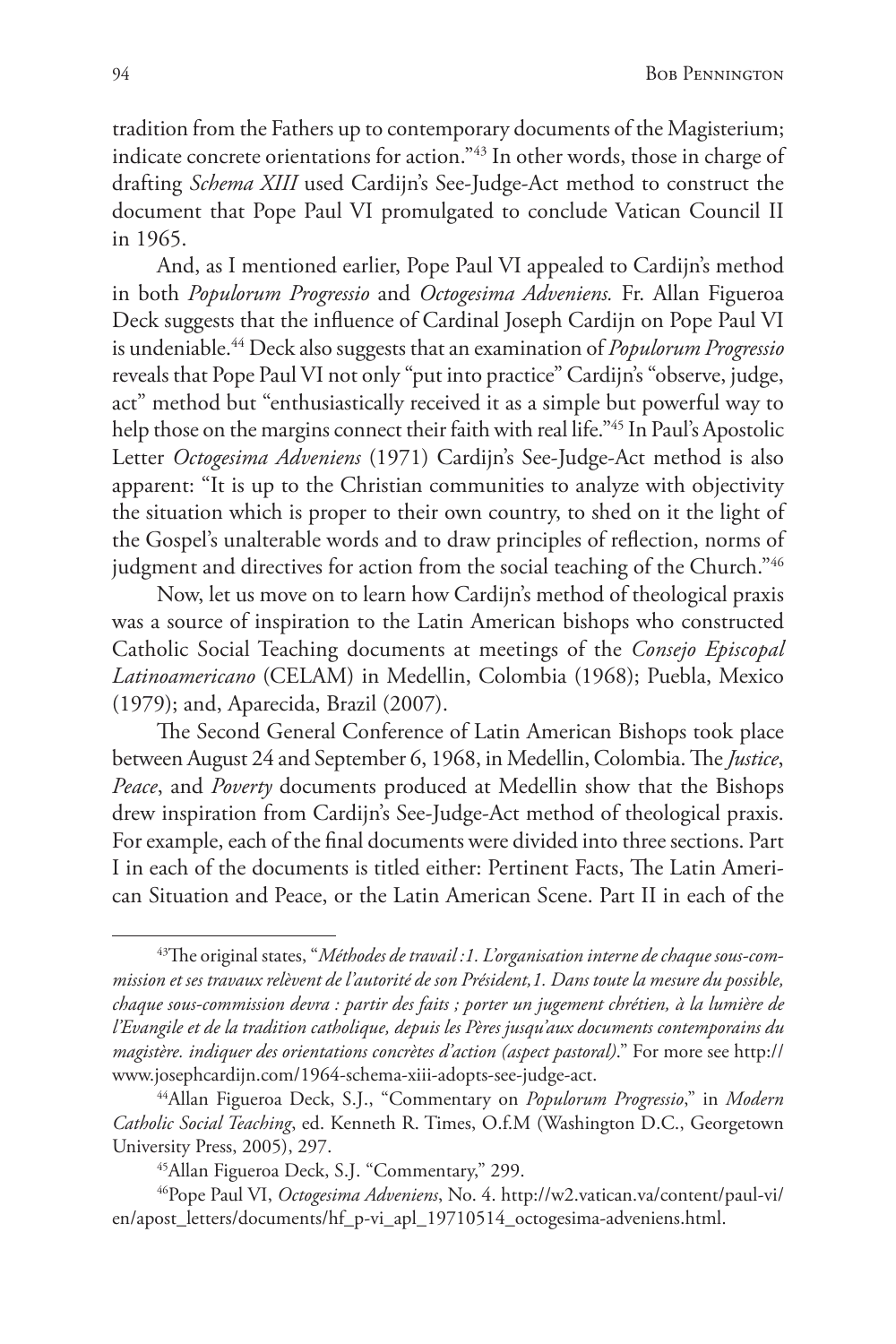documents is titled either: Doctrinal Basis, Doctrinal Reflection, or Doctrinal Motivation. And, Part III in each document is titled either: Projection for Social Pastoral Planning, Pastoral Conclusions, or Pastoral Orientation. In other words, each document first "Sees" reality then "Judges" it from the position of Christian doctrine in order to prepare pastoral plans for "Action." And, if there is any doubt that the bishops drew from the well of Cardijn at Medellin, a brief look at the concluding "Message to the Peoples of Latin America" clearly shows the influence of the See-Judge-Act method. For example, the bishops wrote that the new historical era "requires clarity in order to *see*, lucidity in order to *diagnose*, and solidarity in order to *act*."47

The Third General Conference of Latin American bishops took place in 1979 at Puebla, Mexico. Ernesto Valiente claims that the bishops who wrote the Puebla document, like those who constructed the Medellin documents, drew inspiration from Cardijn's See-Judge-Act method of theological praxis.<sup>48</sup> Gustavo Gutierrez likewise notes: "Puebla's conviction is the fruit of praxis."49

The use of Cardijn's method of theological praxis was made most explicit, however, at the Fifth General Conference at Aparecida, Brazil in 2007. Valiente explains that before the 2007 meeting twenty two national episcopal conferences critiqued the preparatory document that ignored Cardijn's "see, judge, act" method in favor of an ahistorical Christology.<sup>50</sup> As a result, a task force from CELAM crafted a working "synthesis document" that reinstated the See-Judge-Act method. For example, in part I, "The Life of Our People Today," the bishops state: "in continuity with previous general conferences of Latin American Bishops, this document utilizes the see-judge-act method."51 The bishops explain that with Cardijn's method the Church is able to see Latin America reality, judge it according to Jesus Christ in order to enact the spreading of the kingdom of God.<sup>52</sup> And, moreover, the Latin American bishops explain that the method has been successful in enabling "us to combine systematically, a faithful perspective for viewing reality; incorporating criterions from faith

<sup>47</sup>General Conference of the Bishops of Latin America and the Caribbean, *Message to the Peoples of Latin America*, ed. David J. O'Brien and Thomas A. Shannon (Garden City, NY: Image Books, 1977), 574.

<sup>48</sup>O. Ernesto Valiente, "The Reception of Vatican II in Latin America," *Theological Studies* 73, no. 4 (2012): 812.

<sup>49</sup>Gustavo Gutierrez, *The Power of the Poor in History* (Maryknoll: Orbis, 2010), 151. 50Valiente, "The Reception of Vatican II in Latin America," 819.

<sup>51</sup>General Conference of the Bishops of Latin America and the Caribbean, *The Aparecida Document: V* (Lexington, 2014), No. 19.

<sup>52</sup>General Conference of the Bishops of Latin America and the Caribbean, *Aparecida*, No. 19.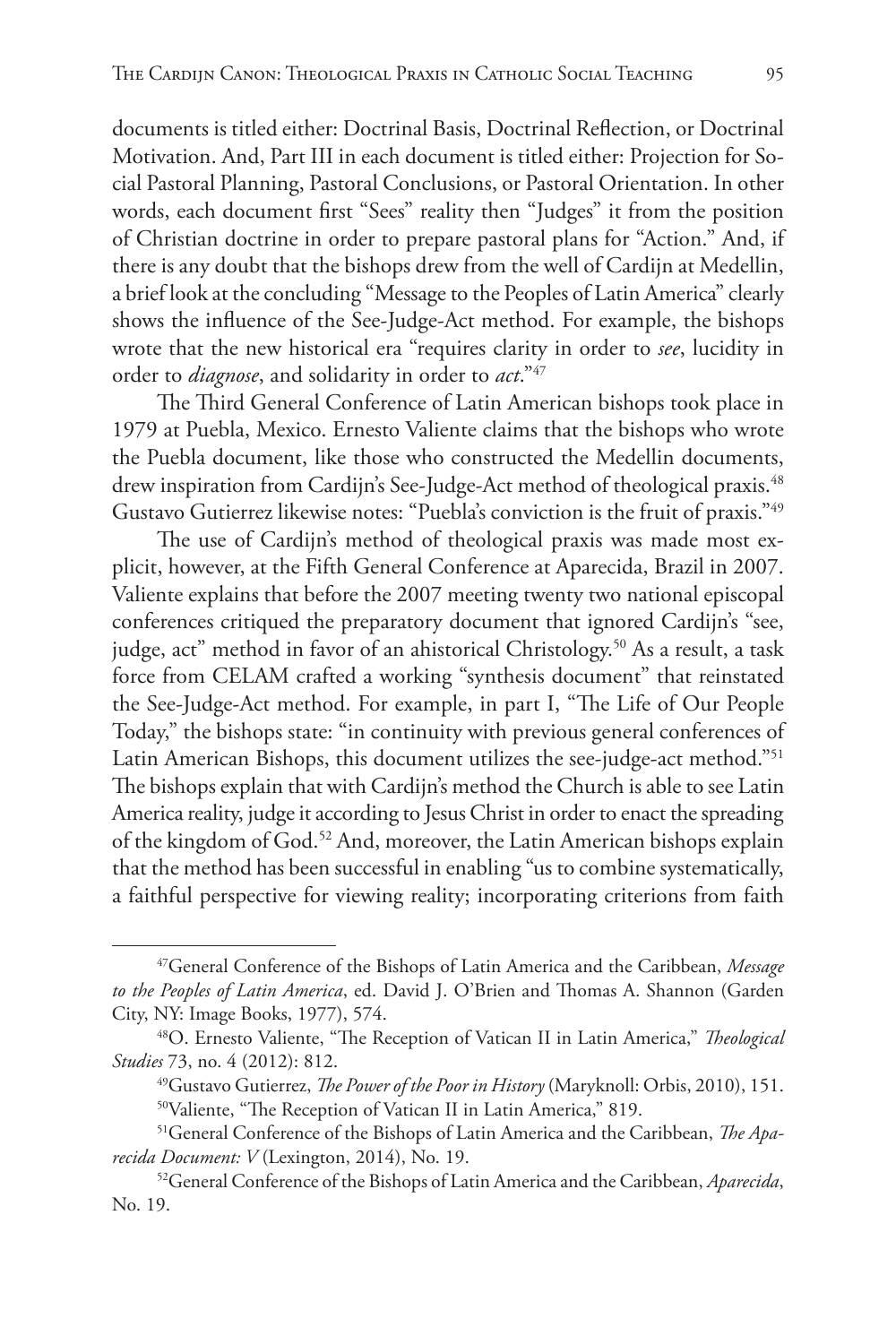and reason for discerning and appraising it critically; and accordingly acting as missionary disciples of Jesus Christ."53 What is noteworthy is that at Aparecida, Cardinal Jorge Bergoglio was elected by the other bishops to chair the committee charged with drafting the final document. Why does this matter? Because the man who explicitly used the See-Judge-Act method to construct the Aparecida document became the first Pope to explicitly appeal to Cardijn's method in Catholic Social Teaching since Pope Paul VI.

### POPE FRANCIS AND THE CARDIJN CANON

Pope Francis recently used Cardijn's method of theological praxis to interpret the natural environment as a *locus theologicus*. In *Laudato Si* Cardijn's See, Judge, Act method is apparent in Francis's statement that he will review the best scientific research today, then consider principles from Judeo-Christian tradition, and, in light of this theological reflection, advance proposals for dialogue and action, both on an local and global level.<sup>54</sup> Francis justifies his approach by stating: "theological and philosophical reflections on the situation of humanity and the world can sound tiresome and abstract, unless they are grounded in a fresh analysis of our present situation."55

In his address to volunteers at World Youth Day 2016 in Krakow, Poland, Pope Francis reinterprets Cardijn's See-Judge-Act method in the form of Listen-Decide-Act. Specifically, Pope Francis states: "In the Gospel mystery of the Visitation (cf. Lk 1:39–45) . . . we can see an icon of all Christian volunteer work. I would take three attitudes shown by Mary and leave them to you as an aid to interpreting the experience of these days and an inspiration for your future commitment to service. These three attitudes are listening, deciding and acting.56 Clearly, Pope Francis has a penchant for Cardijn's method of theological praxis. Now, I want to ask: so what? What does all this historical research "do" other than provoke scholarly discussion of whether or not Cardijn's method has become "canonical" in Catholic Social Teaching? To answer this question I want to briefly discuss how I draw from Cardijn's See-Judge-Act method of theological praxis for pedagogical purposes.

<sup>53</sup>General Conference of the Bishops of Latin America and the Caribbean, *Aparecida*, No. 19. 54Pope Francis, *Laudato Si*, No. 15.

<sup>55</sup>Pope Francis, *Laudato Si*, No. 17.

<sup>56</sup>For more see http://cardijnresearch.blogspot.com/2016/08/look-decide-act-withmary-and-pope.html.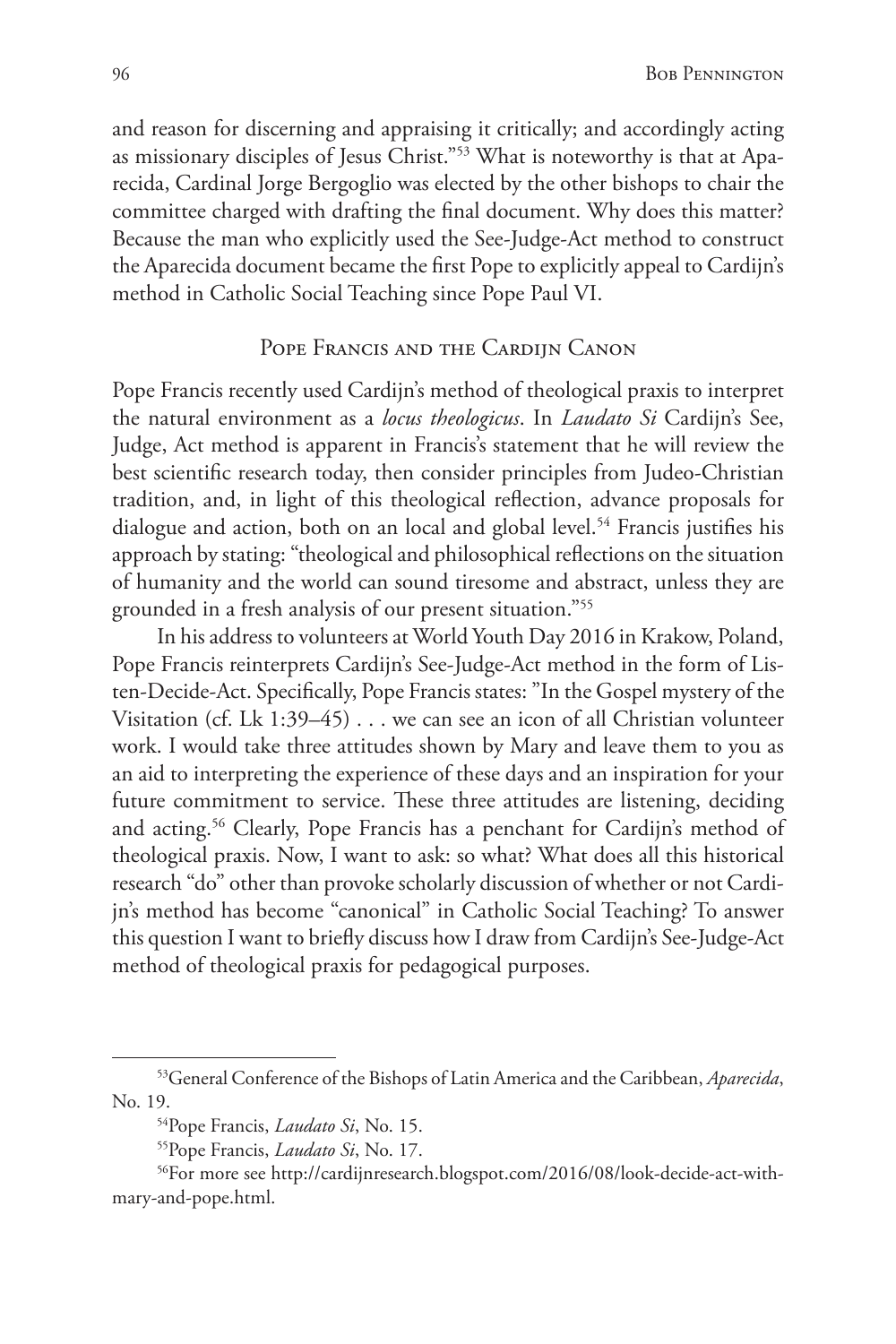# Cardijn's Method as Classroom Canon

Over the past few years I have used Cardijn's method as a foundational teaching tool in various ethics courses. What I have learned is that when students are taught how to use Cardijn's method they are able to develop strong critical thinking skills and a desire to change unjust business, environmental, or healthcare practices. To facilitate such learning I reconfigured Cardijn's method as "eschatopraxis."57 *Eschatopraxis* is a method that forces students to confront reality with the wisdom of the Christian eschatological tradition. In other words, *eschatopraxis* asks students to consider an "Empirical-Eschatological-Empirical"58 methodological movement where students learn to (1) confront the ethical and moral logic of a real historical practice or action through an embodied, carnal, visual experience of a sociopolitical and/or economic issue; (2) make a critical judgment of historical reality using the "eschato-" logic of Jesus's kingdom of God with the goal of (3) creating action-oriented strategies to provoke change in the sociopolitical and/or economic reality under investigation.

My pedagogy of *eschatopraxis* ultimately aims to build on the work of Catholic educator Tom Groome as well as liberation theologian and martyr Ignacio Ellacuria. Both Groome and Ellacuria argue that Jesus's notion of the Kingdom of God should be the ultimate purpose, or *telos*, of Christian education. For example, Groome claims that because Jesus's purpose in life was to preach the gospel of the Kingdom of God Christian religious education must necessarily provide Christians with a methodology that is capable of enacting the values associated with Jesus's Kingdom of God.<sup>59</sup> In a similar fashion, Ellacuria claims that because "the fundamental object of the mission of Jesus was the Reign of God" it should not only "be the object of ecclesial praxis and the ideological moment of that praxis."60 But, all "theological subjects should arise within the framework of the Reign of God and in its historical realization (not only in theoretical interpretation but also in projects and actions)."61

<sup>57</sup>For more about the original source of this word see Carl E. Braaten, *Eschatology and Ethics: Essays on the Theology and Ethics of the Kingdom of God* (Minneapolis: Augsburg Publishing, 1975), 121 and 141.

<sup>58</sup>My method mirrors Thomas Groome's Life-Faith-Life model. For more see *Sharing*  Faith: A Comprehensive Approach to Religious Education and Pastoral Ministry (New York: HarperCollins Publishers, 1991).

<sup>59</sup>Thomas Groome, *Christian Religious Education: Sharing Our Story and Vision* (San Francisco: Jossey-Bass, 1980), 33–34 and 35–36n4.

<sup>60</sup>Ignacio Ellacuria, "Theology as the Ideological Moment of Ecclesial Praxis (1978)," in *Ignacio Ellacuría: Essays on History, Liberation, and Salvation*, ed. Michael E. Lee (Orbis: Maryknoll, 2013), 265.

<sup>61</sup>Ellacuria, "Theology as the Ideological Moment, 265.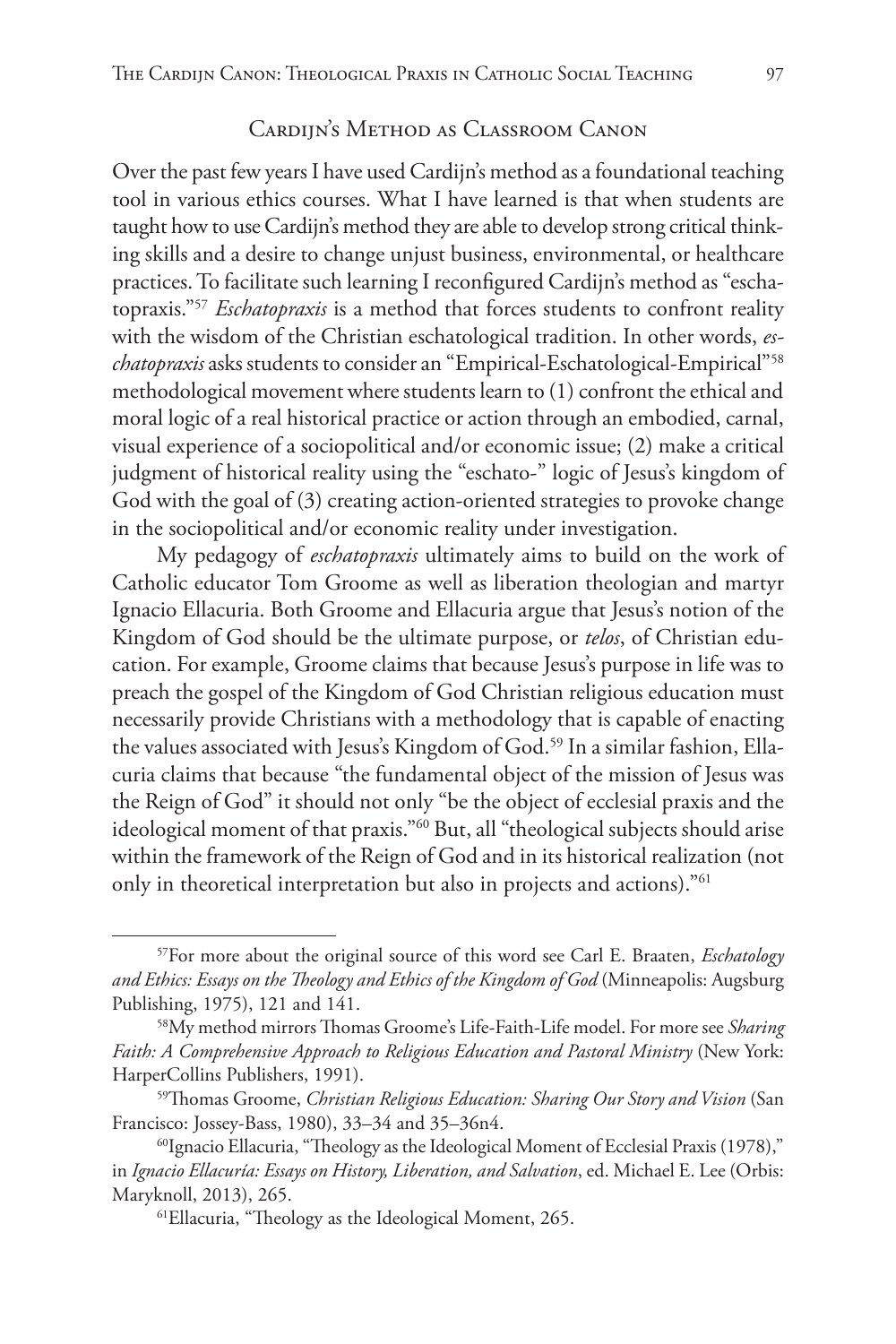In the classroom I use Ellacuria's idea of historicizing the Reign of God to shift learning toward an "active dimension of knowledge" that "is not purely praxic, as Aristotle wanted." Following Ellacuria I believe students must be taught that Christian knowledge must be "*poeisis-based*," in the sense that knowledge "has to objectify itself in exterior realities beyond the active immanence of one's own interiority and subjective intentionality."62

To meet learning goals that ask students to engage not only in a process of critical thinking, but also of "productive doing," my method of *eschatopraxis* provides students with a structure that facilitates five movements. First, I use my own publication to lecture about the epoch-defining twentieth-century Catholic turn to methods of theological praxis and the practical theological interpretation of historical reality as a *locus theologicus*. Second, I disseminate a handout and explain how to use an integrated model of two methods of theological praxis: Cardijn's See-Judge-Act method and Joe Holland and Peter Henriot's pastoral circle method. Third, I ask students to begin step one from the handout. For example, I ask them to confront a specific historical reality such as mountain top removal, fracking, global poverty, immigration, abortion, drug addiction, or the business practices of Wall Street Firms through the medium of documentary video. In addition to the documentary, I require students to use the Cardijn/ Holland handout to do additional research to gather empirical data related to the reality under investigation. To facilitate this process I provide students with blackboard links to journal and newspaper articles that offer extra environmental, economic, political, sociological, and/or ethnographic data relevant to the historical reality under investigation. Fourth, I facilitate the development of students critical thinking skills from a Christian perspective by explaining not only what Jesus's meant when he said the Kingdom of God; but, also, how Jesus's Kingdom of God idea can be used to critique some of the morally questionable business practices, healthcare practices, environmental practices, and sociocultural phenomena I mentioned earlier. What is key to the fourth movement is that I do not locate the Kingdom of God in some Triumphant second coming postponed till some future date. Rather, students learn how Jesus historicizes the kingdom through his praxis with sinners, publicans, the sick, lepers, Samaritans, pagans, and women through his life.<sup>63</sup> In other words, students learn how Jesus's praxis models the *bonum morale* (moral good) that is foundational to contemporary Christian praxis.<sup>64</sup>

<sup>&</sup>lt;sup>62</sup>Ignacio Ellacuria, "Laying the Philosophical Foundations of Latin American Theological Method (1975)," in *Ignacio Ellacuría: Essays on History, Liberation, and Salvation*, ed. Michael E. Lee (Orbis: Maryknoll, 2013), 83.

<sup>63</sup>Jon Sobrino, *Jesus in Latin America* (Maryknoll: Orbis, 1987), 140.

<sup>64</sup>Sobrino, *Jesus in Latin America*, 144–147.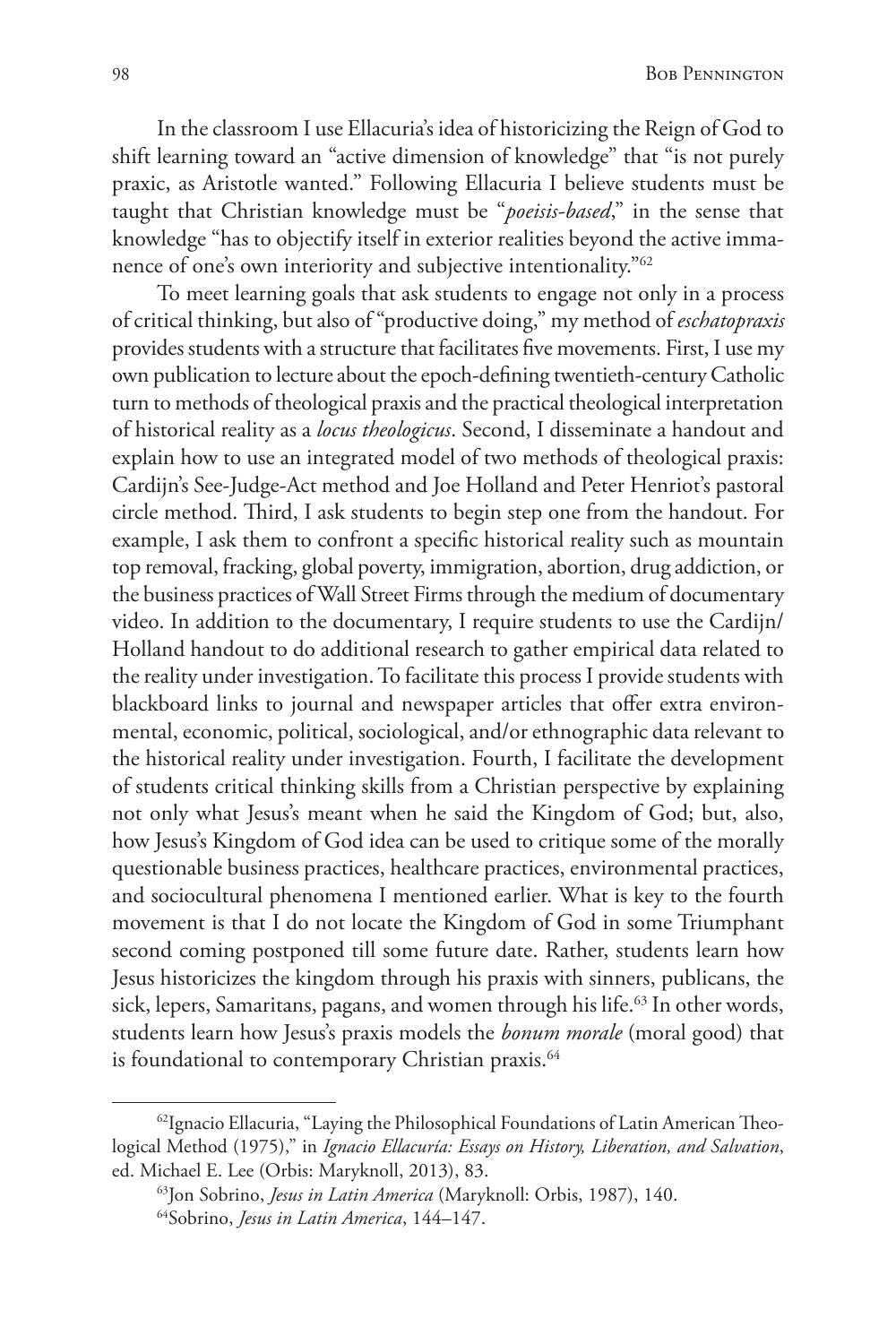But, how do I teach students this foundational knowledge? I open the discussion of the Kingdom of God and Christian eschatology by introducing students to the work of Catholic theologians such as Joseph Ratzinger, Ignacio Ellacuria and Jon Sobrino. I also present the work of contemporary Irish Philosopher Richard Kearney and Protestant theologian Vitor Westhelle. By drawing from these sources I am able to introduce variations on the theme of eschatology, including the classic Roman Catholic theological perspective, the Latin American Liberation theological perspective, and a postmodern philosophical perspective. Because of this strategy I am able to teach students how to develop a spatial eschatological hermeneutic that prepares them not only to read signs of the times, but, more importantly, to read the signs of places.<sup>65</sup> More specifically, my method of *eschatopraxis* prepares students to look for signs of the anti-Kingdom in places that are populated by the faces of those who are hungry, thirsty, naked, ill, and in prison (MT 25:35–40). But, how do I move students from theory to praxis toward *poiesis*?

In the fifth movement I conduct travel seminars in order to immerse students in institutions and non-profit organizations whose vision and mission are based on theological practices of justice and charity associated with the teachings of Jesus Christ and the Christian tradition. My strategy is founded on research from one of my early publications where I argue that students learn about religious and theological practices most effectively through pedagogies that are experience-based, context-situated, and practice-centric.<sup>66</sup> By integrating a travel seminar component into the curriculum I am able to move beyond status quo teaching practices that focus on disseminating ideas and propositions to "brains-on-a-stick."67 By integrating travel seminars I follow a number of educators who suggest that experiential, context-situated, practice-centric forms of immersion learning tend to have profound influence on student learning because they involve the whole person and not simply

<sup>65</sup>Pedro Casaldáliga, *Creio na Justiça e na Esperança* (Rio de Janiero: Civilização Brasileira, 1978), 211. I resourced Casaldáliga's quote from Vitor Westhelle, *Eschatology and Space: The Lost Dimension in Theology Past and Present* (New York: Palgrave Macmillan, 2012), xi. Casaldaliga is quoted as saying "only later I understood that the signs of the times need to be complemented with the signs of places." By adding the word "places," Casaldaliga calls for a more contextual, localized emphasis in the task of hermeneutics. 66Robert Pennington, "Liturgical Laboratories: Consider a Case Study for an Ad-

ditional Credit Component for Comparative Theology and World Religions Courses," *Journal of Religious Education* 62, no. 3 (2015).

<sup>67</sup>James K. A. Smith, "Keeping Time in the Social Sciences: An Experiment with Fixed-Hour Prayer and the Liturgical Calendar," in *Teaching and Christian Practices: Reshaping Faith & Learning*, ed. David I. Smith and James K. A. Smith (Grand Rapids: Eerdmans Publishing Company, 2011), 141.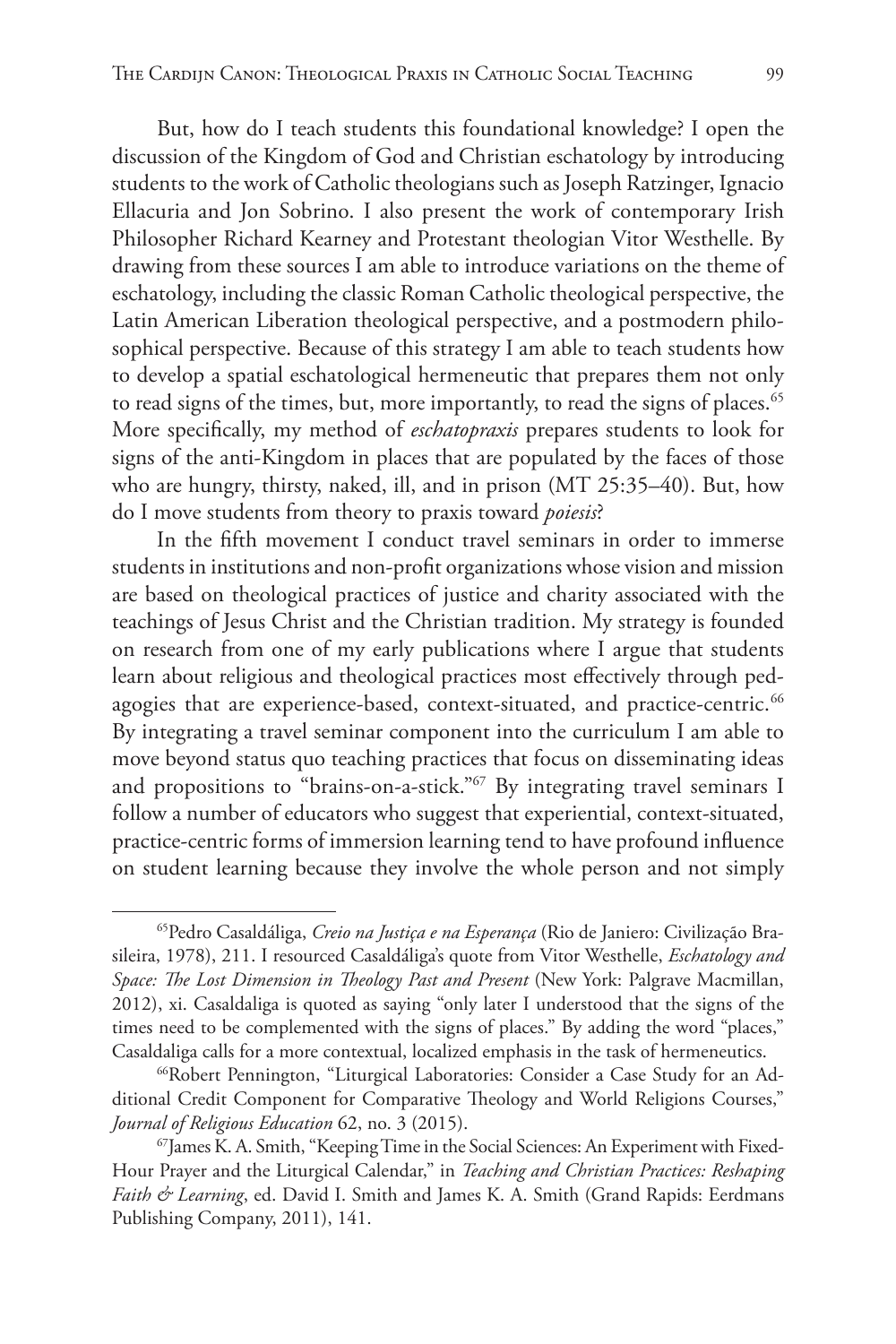the mind. Rather than focus on propositional reasoning skills travel seminars incorporate experiential and embodied forms of learning so that the essential *modus operandi* of the pedagogic action enables students' knowledge to emerge in and through contextual, practice-centric forms of learning. Thus, travel seminars facilitate a poiesis-based form of learning that overcomes the habit of seeking truth at the level of disembodied, theoretical ideas. In this way, I think I honor, in my own classroom, the canonicity of Cardijn's See-Judge-Act method of theological praxis in modern Catholic Social Teaching.

### **CONCLUSION**

In this article I showed why Cardinal Joseph Cardijn's See-Judge-Act method ought to be considered "canonical" in twentieth-century Catholic Social Teaching. To contextualize my claim, I provided a primer on praxis followed by a brief overview of the early life of Joseph Cardijn. To provide evidence to support my claim I showed that Cardijn's method was first blessed by Pope Pius XI and then publicly promoted by Pope Pius XII. To add depth to the evidence, I explained that Pope John XXIII confirmed his predecessors actions in a more canonical way by appealing to Cardijn's method in *Mater et magistra*. I also showed that Cardijn's method was used to construct "Schema XIII," the document that became *Gaudium et Spes*, the Pastoral Constitution of Vatican Council II. Furthermore, I showed that Pope Paul VI also appealed to Cardijn's method in *Octogesima Adveniens and Populorum Progressio*. I then moved beyond Rome to explain that Latin American bishops appropriated Cardijn's methodology at meetings in 1968 at Medellin, Colombia; in 1979 at Puebla, Mexico; and in 2007 at Aparecida, Brazil. To bring my discussion back from Latin America to Rome, I briefly explained how Pope Francis reinterprets Cardijn's methodology in various public platforms, including in his landmark encyclical *Laudato Si*. 68 To conclude, I offered a brief explanation of how I draw from Cardijn's method of theological praxis for pedagogical purposes, specifically in courses such as Environmental Ethics, Business Ethics, Christian Ethics and HealthCare Ethics at Mount St. Joseph University.

*Dr. Bob Pennington, a native of West Virginia, grew up in Gainesville, Florida and attended the University of Florida in pursuit of a Bachelor's degree in Political Science. However, after a Mission trip to the isolated mountain town of La Cucarita, in the Dominican Republic, Dr. Pennington transferred to Wheeling Jesuit University to finish his undergraduate degree with a focus on the political and civic aspect of* 

<sup>68</sup>Pope Francis also repackaged Cardijn's method at World Youth Day 2016 in Krakow, Poland. For more see http://cardijnresearch.blogspot.com/2016/08/look-decide-act-withmary-and-pope.html.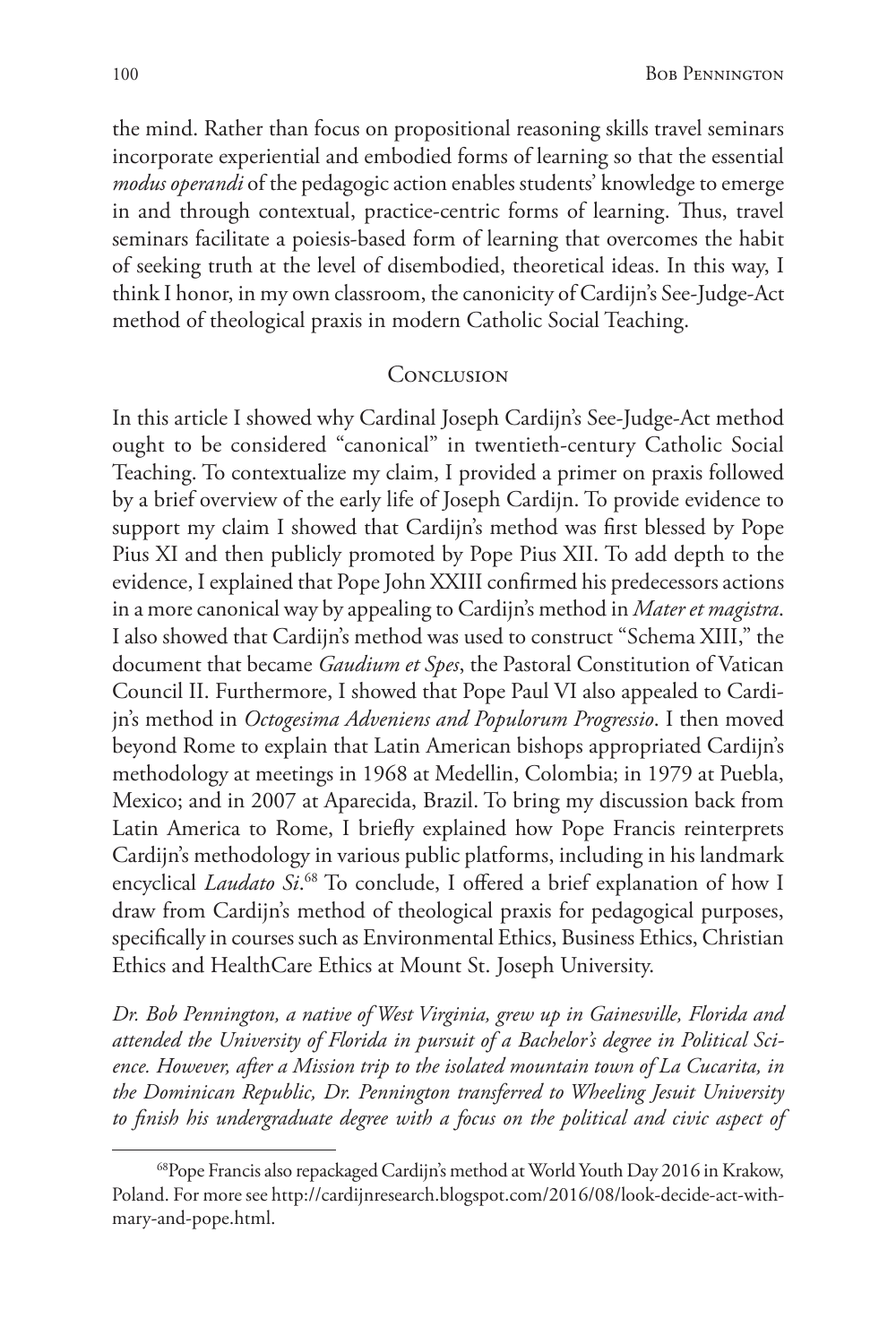*mission work. Dr. Pennington then earned a Masters degree in Theology from Xavier University, followed by a Ph.D. in Practical Theology from St. Thomas University in Miami, Florida. Dr. Pennington is currently an assistant professor of religious studies, specializing in ethics, at Mount St. Joseph University.*

#### **REFERENCES**

- Aquinas, Thomas. *Summa Theologiae*. Translated by Fathers of the English Dominican Province, 2nd and rev. ed. London: Burns, Oates & Washbourne, 1920.
- Aristotle. *Nicomachean Ethics*. Translated by F. H. Peters. New York: Barnes & Noble, 2004.
- Bernstein, Richard. *Praxis and Action: Contemporary Philosophies of Human Activity*. Philadelphia: University of Pennsylvania Press, 1971. https://doi.org/10.9783/9780812205497
- Boff, Clodovis, and Leonardo Boff. *Introducing Liberation Theology*. Translated by Paul Burns. Maryknoll: Orbis, 1987.
- Braaten, Carl E. *Eschatology and Ethics: Essays on the Theology and Ethics of the Kingdom of God*. Minneapolis: Augsburg, 1974.
- Brady, Bernard V. *Essential Catholic Social Thought.* Maryknoll: Orbis, 2008.
- Bushlack, Thomas J. *Politics for a Pilgrim Church: A Thomistic Theory of Civic Virtue*. Grand Rapids, MI: Eerdmans, 2015.
- Cardijn, Joseph. *Challenge to Action: Addresses of Monsignor Joseph Cardijn*. Fides: Chicago, 1995.
- Cardijn, Joseph. *Laymen into Action*. Translated by Anne Heggie. London: Geoffrey Chapman LTD, 1964.
- Cleary, Edward L. *Crisis and Change: The Church in Latin America Today*, 2nd ed. Maryknoll. New York: Orbis Books, 1985.
- Ellacuria, Ignacio. "Laying the Philosophical Foundations of Latin American Theological Method (1975)." In *Ignacio Ellacuría: Essays on History, Liberation, and Salvation*, edited by Michael E. Lee. Orbis: Maryknoll, 2013.
- Ellacuria, Ignacio. "Theology as the Ideological Moment of Ecclesial Praxis (1978)." In *Ignacio Ellacuría: Essays on History, Liberation, and Salvation*, edited by Michael E. Lee, 255–273. Orbis: Maryknoll, 2013.
- Figueroa Deck, Allan. "Commentary on *Populorum Progressio*." In *Modern Catholic Social Teaching: Commentaries and Interpretations*, edited by Kenneth R. Himes, O.f.M, 292–314. Washington DC: Georgetown University Press: 2005.
- Foote, Peter. *Laymen: Vatican II's Decree on the Apostolate of the Laity: Text and Commentary*. Chicago: Catholic Action Federations, 1966.
- Freire, Paulo. *Pedagogy of the Oppressed*, 30th Anniversary Edition. New York: Bloomsbury Academic, 2000.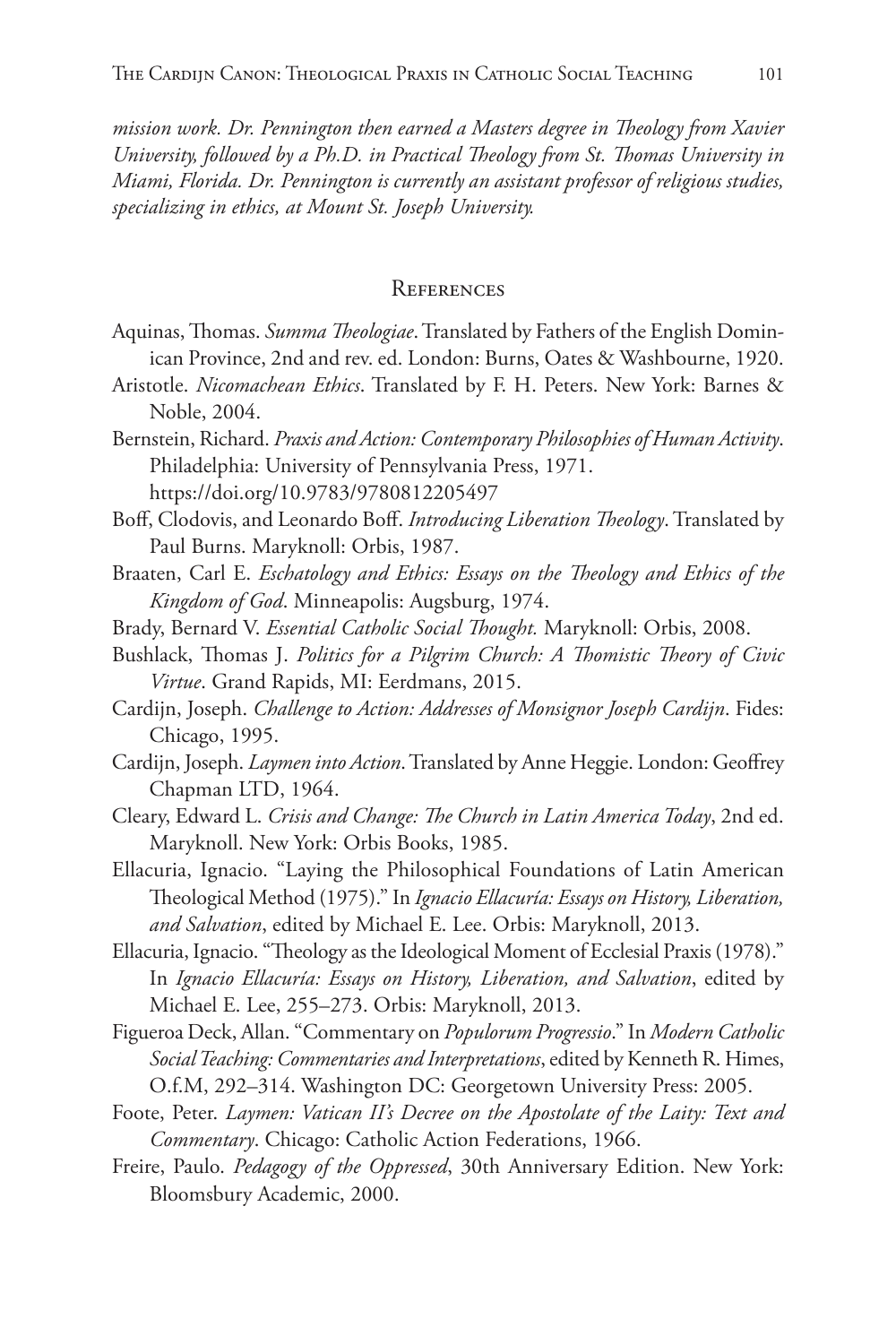- General Conference of Latin American Bishops. *Medellin, Justice Document*. In *Renewing the Earth: Catholic Documents on Peace, Justice and Liberation*, edited by David J. O'Brien and Thomas A. Shannon, 549–560. Garden City, NY: Image Books, 1977.
- General Conference of the Bishops of Latin America and the Caribbean. *The Aparecida Document: V*. Lexington, 2014.
- General Conference of the Bishops of Latin America and the Caribbean. *Message to the Peoples of Latin America*. In *Renewing the Earth: Catholic Documents on Peace, Justice and Liberation*, edited by David J. O'Brien and Thomas A. Shannon. Garden City, NY: Image Books, 1977.
- Gigacz, Stefan. "The Role and Impact of Joseph Cardijn at Vatican II." PhD diss., University of Divinity, Melbourne, Australia. Obtained in private email exchange with author.
- Groome, Thomas. *Sharing Faith: A Comprehensive Approach to Religious Education and Pastoral Ministry: The Way of Shared Praxis*. San Francisco: HarperCollins, 1991.
- Groome, Thomas. *Christian Religious Education: Sharing Our Story and Vision*. San Francisco: Jossey-Bass, 1980.
- Gutierrez, Gustavo. *The Power of the Poor in History*. Maryknoll: Orbis, 2010.
- Holland, Joe. "Introduction." In *The Pastoral Circle Revisited: A Critical Quest for Truth and Transformation*, edited by Frans Wijsen, Peter Henriot, and Rodrigo Mejia, 1–12. Maryknoll: Orbis, 2005.
- Holland, Joe. *Modern Catholic Social Teaching: The Popes Confront the Industrial Age.* New York: Paulist Press, 2003.
- Junker, Tércio Bretanha. *Prophetic Liturgy: Toward a Transforming Christian Praxis.* Eugene, OR: Wipf & Stock, 2014.
- Justaert, Kristien. "Cartographies of Experience: Rethinking the Method of Liberation Theology." *Horizons* 42, no. 2 (December 2015): 237–261. https://doi.org/10.1017/hor.2015.59
- Kardong, Terrence G. *Benedict's Rule: A Translation and Commentary*. Collegeville, MN: Liturgical Press, 1996.
- Kearney, Richard. "Epiphanies of the Everyday: Toward a Micro-Eschatolgoy." In *After God: Richard Kearney and the Religious Turn in Continental Philosophy*. Edited by John Panteleimon Manoussakis. New York: Fordham University Press, 2006. https://doi.org/10.5422/fso/9780823225316.003.0001
- Kearney, Richard. *On Stories*. London: Routledge, 2002. https://doi.org/10.4324/9780203453483
- Kotre, John N. *Simple Gifts: The Lives of Pat and Patty Crowley*. Kansas City: Andrew and McMeel, 1979.
- Langdale, Eugene. "Introduction." In *Challenge to Action: Addresses of Monsignor Joseph Cardijn*, 7–12. Chicago: Fides, 1955.